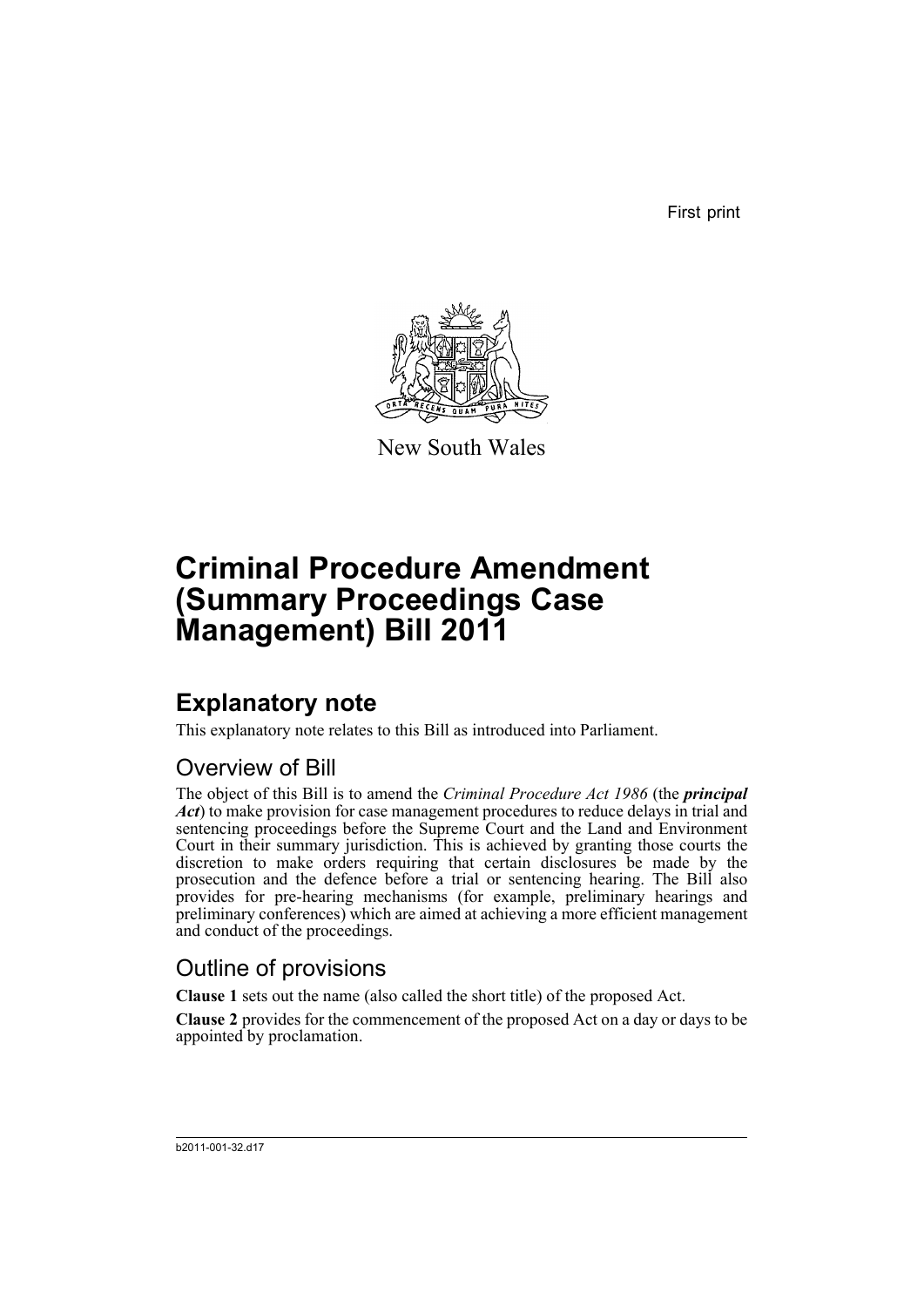Explanatory note

### **Schedule 1 Amendment of Criminal Procedure Act 1986 No 209**

#### **Case management in proceedings before the court in its summary jurisdiction**

Currently, the principal Act only provides for case management procedures in respect of proceedings on indictment. This Bill introduces similar provisions for the case management of trial and sentencing proceedings before each relevant court in its summary jurisdiction.

**Schedule 1 [3]** introduces the new Division setting out the scheme for pre-hearing case management procedures.

**Proposed sections 247A–247C** specify the proceedings to which the Division applies, state the purpose of the proposed Division (which is principally to reduce delays in trial and sentencing proceedings before the court in its summary jurisdiction) and set out relevant definitions.

**Proposed sections 247D–247F** require the court to give directions as to the conduct of proceedings and specify the notices required to be given by the prosecution of its case and the defence of its response.

**Proposed section 247G** enables the court to order the prosecutor and the defendant to attend one or more preliminary hearings. The court may make various orders and rulings during those hearings (for example, as to the admissibility of evidence or on questions of law that might arise at the trial or sentencing proceedings) that will be binding on the presiding Judge except in certain circumstances. The proposed section also prevents certain matters being raised at a trial or sentencing hearing without the leave of the court if those matters were not raised at the preliminary hearing or were dealt with at the preliminary hearing.

**Proposed section 247H** enables the court to order that the prosecutor and the defendant's legal representative attend a preliminary conference for the purpose of reaching agreement regarding the evidence to be admitted at a hearing. The court may make such an order only if the defendant is represented by an Australian legal practitioner.

**Proposed sections 247I–247L** make provision relating to further disclosures that the court may order under **proposed section 247I**. **Proposed sections 247J–247L** set out the requirements for the contents of disclosure notices.

**Proposed section 247M** enables the court to dispense with formal proof of certain matters in proceedings where the matters were not disputed in the course of making preliminary disclosures.

**Proposed section 247N** provides for sanctions for any failure to comply with preliminary disclosure requirements, such as the exclusion of evidence (including expert evidence) where that evidence has not been disclosed in accordance with preliminary disclosure requirements. The regulations may make further provision for sanctions under the proposed section.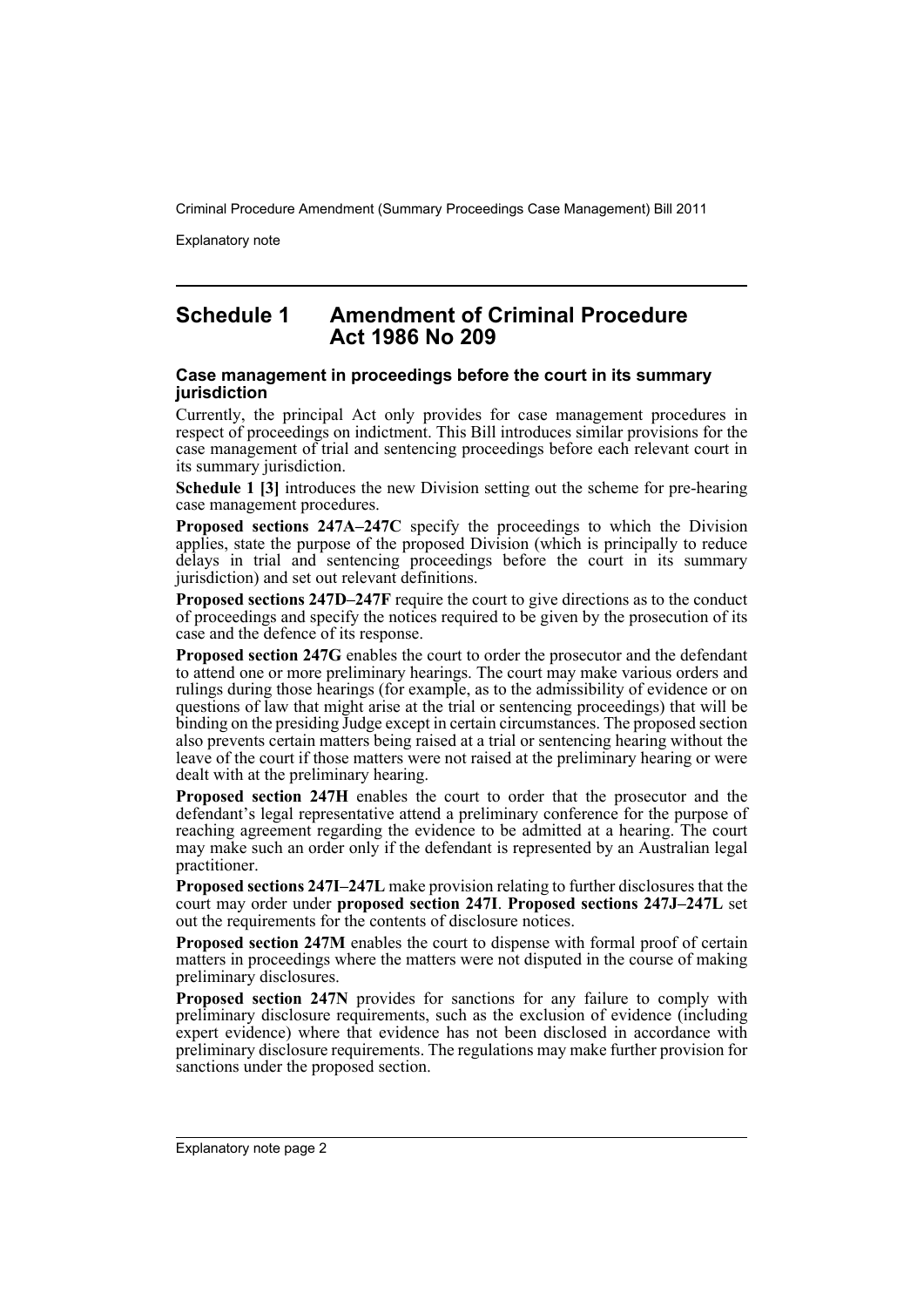Explanatory note

**Proposed section 247O** provides that the obligation to make preliminary disclosures continues for the duration of the relevant trial proceedings or until the defendant is acquitted of or sentenced for the offence. **Proposed section 247P** allows the court to waive any of the requirements that apply under the proposed Division as it thinks fit.

**Proposed sections 247Q–247U** make provision relating to notices given under the proposed Division, including setting out the matters or documents that are required to accompany the notices.

**Proposed section 247V** generally empowers the court to make such orders, determinations, findings, directions or rulings as it thinks appropriate for the efficient management and conduct of the trial, including ordering any of the parties to proceedings to make disclosures that were, or could have been, required to be disclosed before the commencement of the relevant hearing.

Proposed section 247W provides that a preliminary order made in proceedings by a presiding Judge is binding on another presiding Judge. Accordingly, if a new hearing is ordered or the proceedings are discontinued, the orders of the original presiding Judge will bind the Judge presiding at the fresh hearing.

**Proposed section 247X** contains miscellaneous provisions in relation to the proposed Division, including provisions giving the court power to resolve disputes arising from the matters dealt with under the proposed Division and stating the relationship of the proposed Division to other Acts and laws.

**Proposed section 247Y** provides for a review of the proposed Division to be undertaken by the Attorney General as soon as possible after the period of 2 years from the commencement of proposed section 247A.

#### **Other amendments**

**Schedule 1 [1], [2] and [4]** make consequential amendments. **Schedule 1 [5]** enables savings and transitional regulations to be made as a consequence of the enactment of the proposed Act. **Schedule 1 [6]** contains a transitional provision.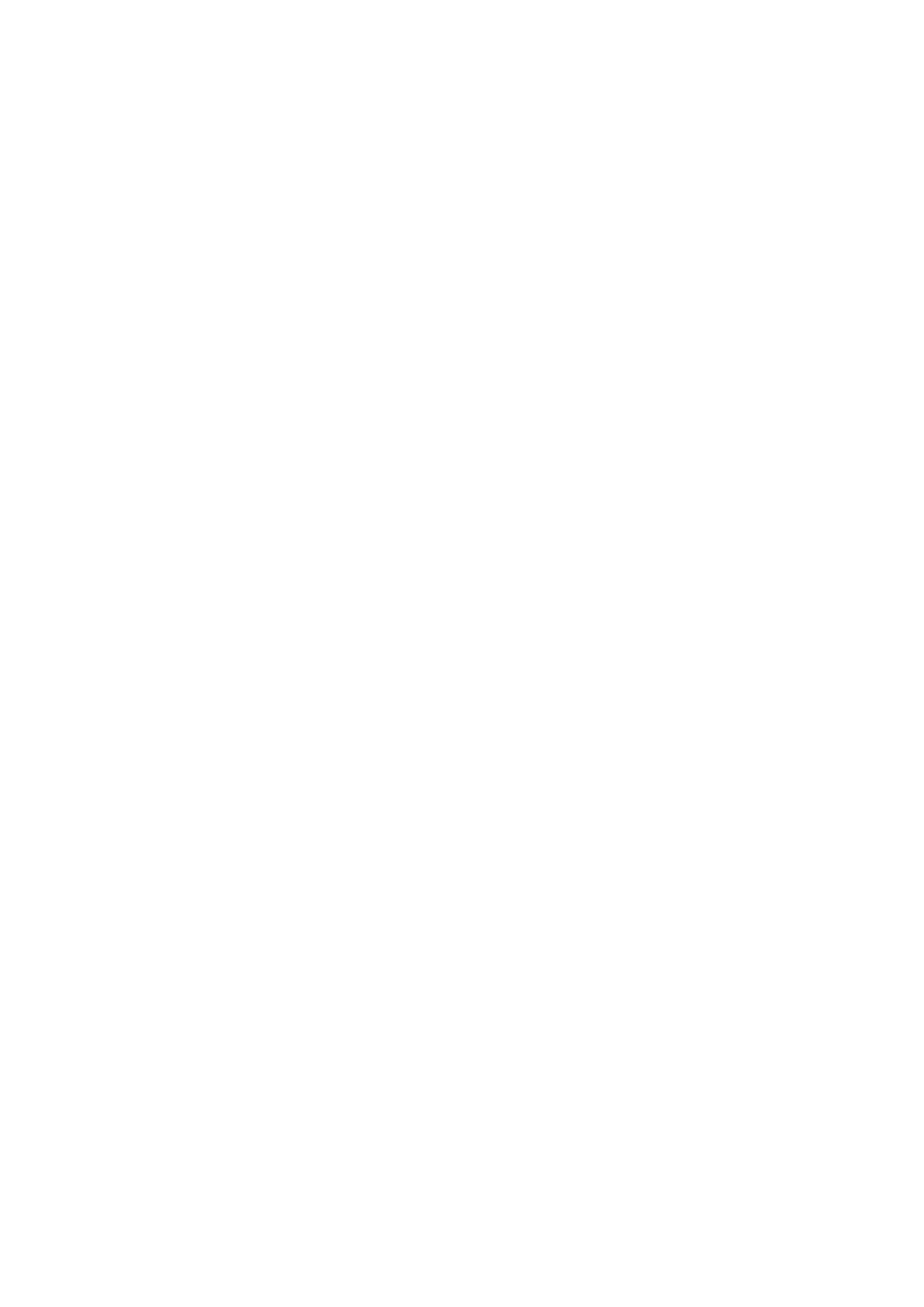First print



New South Wales

# **Criminal Procedure Amendment (Summary Proceedings Case Management) Bill 2011**

## **Contents**

|                                                            | Page |
|------------------------------------------------------------|------|
| Name of Act                                                |      |
| 2 Commencement                                             |      |
| Schedule 1 Amendment of Criminal Procedure Act 1986 No 209 | 3    |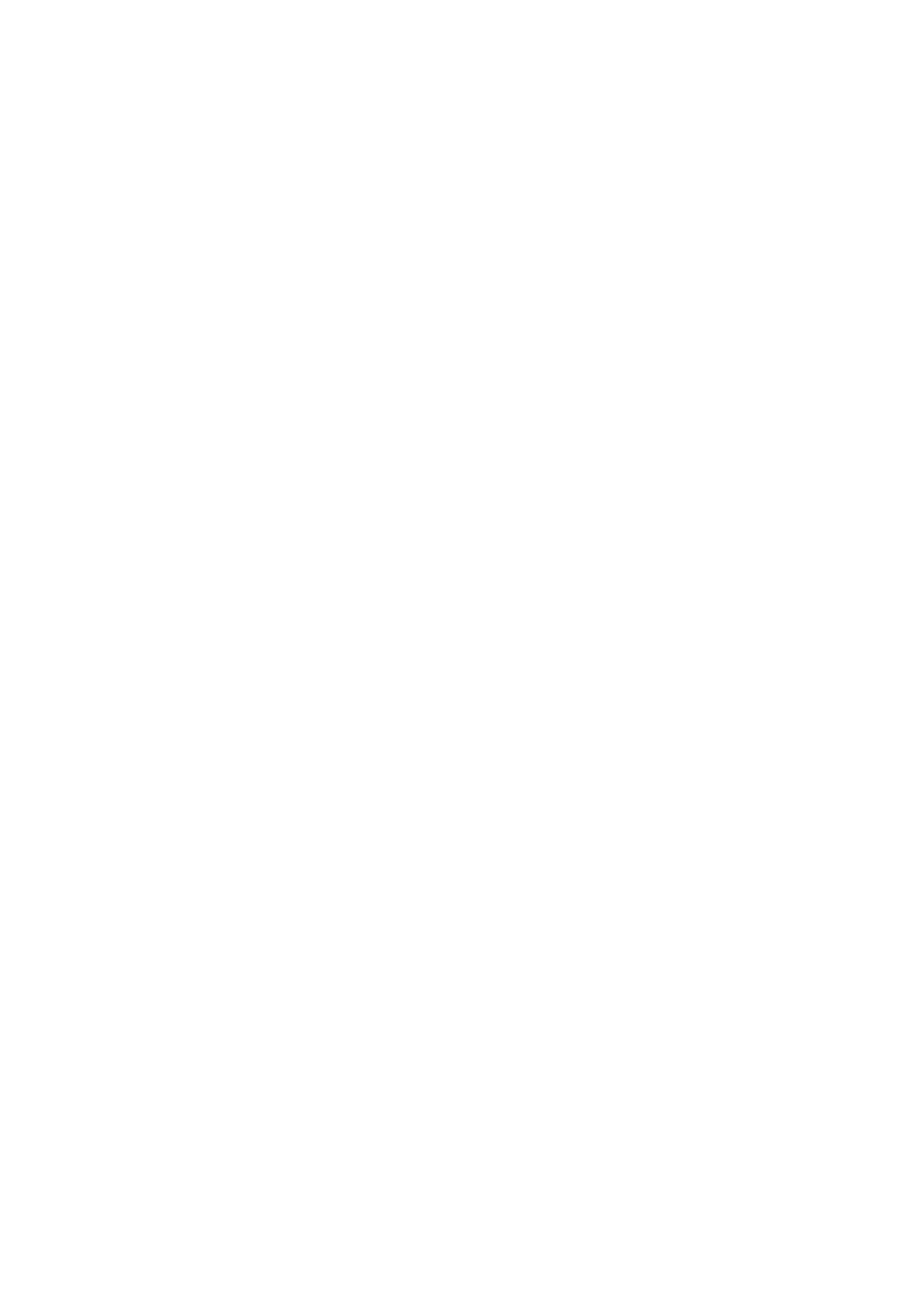

New South Wales

# **Criminal Procedure Amendment (Summary Proceedings Case Management) Bill 2011**

No , 2011

### **A Bill for**

An Act to amend the *Criminal Procedure Act 1986* to make provision for case management in respect of summary proceedings dealt with by superior courts.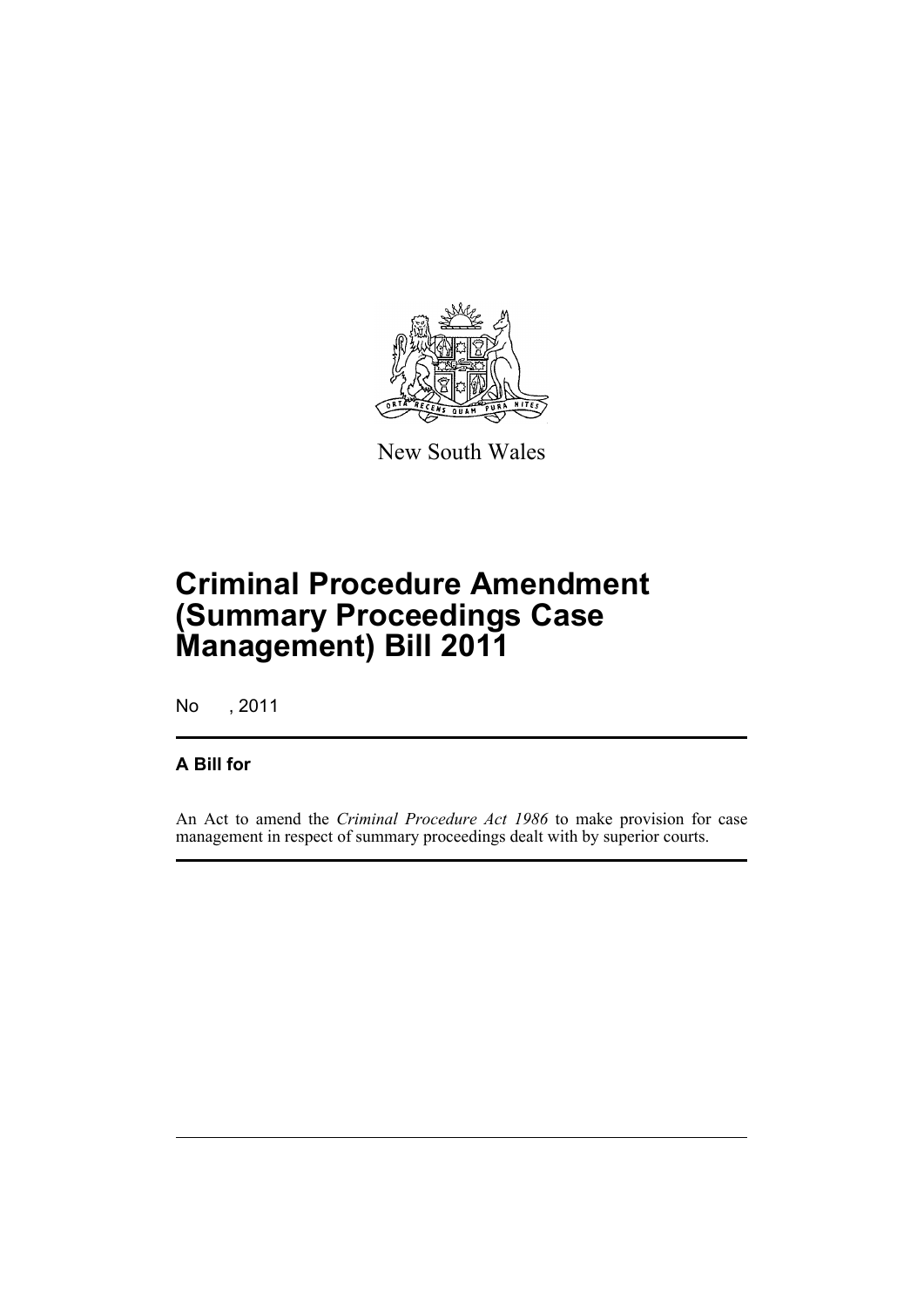<span id="page-7-1"></span><span id="page-7-0"></span>

| The Legislature of New South Wales enacts:                                                       |                     |
|--------------------------------------------------------------------------------------------------|---------------------|
| Name of Act                                                                                      | $\overline{2}$      |
| This Act is the Criminal Procedure Amendment (Summary Proceedings)<br>Case Management) Act 2011. | 3<br>$\overline{4}$ |
| Commencement                                                                                     | 5                   |
| This Act commences on a day or days to be appointed by proclamation.                             | 6                   |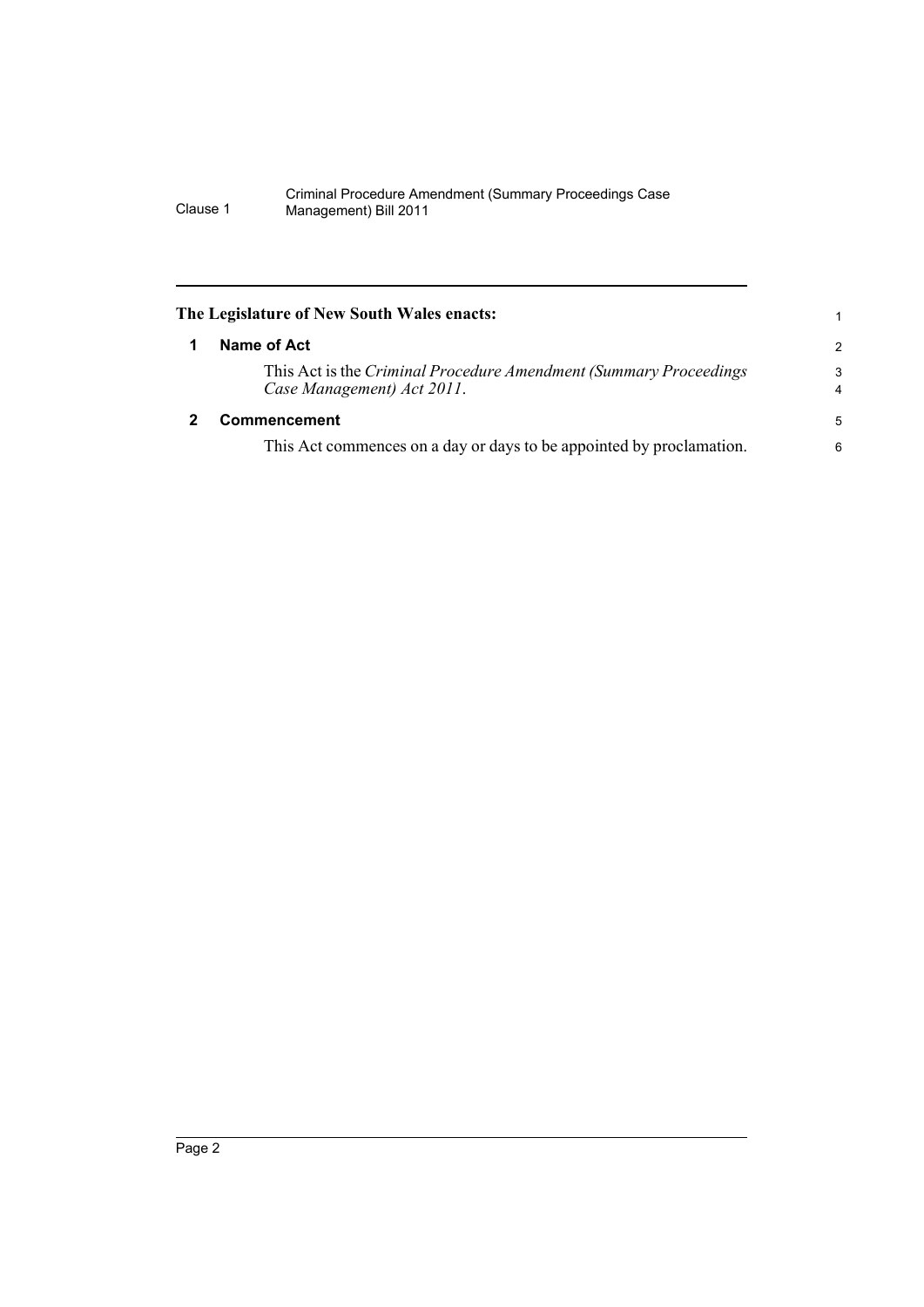Amendment of Criminal Procedure Act 1986 No 209 Schedule 1

<span id="page-8-0"></span>

| <b>Schedule 1</b> |                                                                  |                        |                          | <b>Amendment of Criminal Procedure</b><br><b>Act 1986 No 209</b>                                                                                                                                                                                                                                                         | $\mathbf{1}$<br>$\overline{2}$ |  |
|-------------------|------------------------------------------------------------------|------------------------|--------------------------|--------------------------------------------------------------------------------------------------------------------------------------------------------------------------------------------------------------------------------------------------------------------------------------------------------------------------|--------------------------------|--|
| [1]               | <b>Section 170 Application</b>                                   |                        |                          |                                                                                                                                                                                                                                                                                                                          |                                |  |
|                   | Insert "(except Division 2A)" after "Part 5" in section 170 (3). |                        |                          |                                                                                                                                                                                                                                                                                                                          |                                |  |
| [2]               |                                                                  | <b>Section 170 (4)</b> |                          |                                                                                                                                                                                                                                                                                                                          | 5                              |  |
|                   |                                                                  |                        |                          | Insert after section $170(3)$ :                                                                                                                                                                                                                                                                                          | 6                              |  |
|                   |                                                                  | (4)                    |                          | Division 2A of Part 5 applies to the following proceedings:                                                                                                                                                                                                                                                              | $\overline{7}$                 |  |
|                   |                                                                  |                        | (a)                      | proceedings before the Supreme Court,                                                                                                                                                                                                                                                                                    | 8                              |  |
|                   |                                                                  |                        | (b)                      | proceedings before the Land and Environment Court.                                                                                                                                                                                                                                                                       | 9                              |  |
| [3]               |                                                                  |                        |                          | Chapter 4, Part 5, Division 2A                                                                                                                                                                                                                                                                                           | 10                             |  |
|                   |                                                                  |                        | Insert after Division 2: |                                                                                                                                                                                                                                                                                                                          | 11                             |  |
|                   | <b>Division 2A</b>                                               |                        |                          | Case management provisions and other<br>provisions to reduce delays in proceedings                                                                                                                                                                                                                                       | 12<br>13                       |  |
|                   | 247A                                                             |                        | <b>Application</b>       |                                                                                                                                                                                                                                                                                                                          | 14                             |  |
|                   |                                                                  |                        |                          | This Division applies to proceedings before the Supreme Court,<br>or the Land and Environment Court, in its summary jurisdiction.                                                                                                                                                                                        | 15<br>16                       |  |
|                   | 247B                                                             | <b>Purpose</b>         |                          |                                                                                                                                                                                                                                                                                                                          | 17                             |  |
|                   |                                                                  | (1)                    |                          | The purpose of this Division is to reduce delays in proceedings<br>before the court in its summary jurisdiction by:                                                                                                                                                                                                      | 18<br>19                       |  |
|                   |                                                                  |                        | (a)                      | requiring certain preliminary disclosures to be made by the<br>prosecution and the defence before the proceedings are<br>heard, and                                                                                                                                                                                      | 20<br>21<br>22                 |  |
|                   |                                                                  |                        | (b)                      | enabling the court to undertake case management where<br>suitable in those proceedings, whether on its own motion<br>or on application by a party to the proceedings.                                                                                                                                                    | 23<br>24<br>25                 |  |
|                   |                                                                  | (2)                    |                          | Case management measures that are available to the court under<br>this Division include the ordering of preliminary hearings,<br>preliminary conferences and further preliminary disclosure. The<br>court has a discretion in determining which (if any) of those<br>measures are suitable in the proceedings concerned. | 26<br>27<br>28<br>29<br>30     |  |

Page 3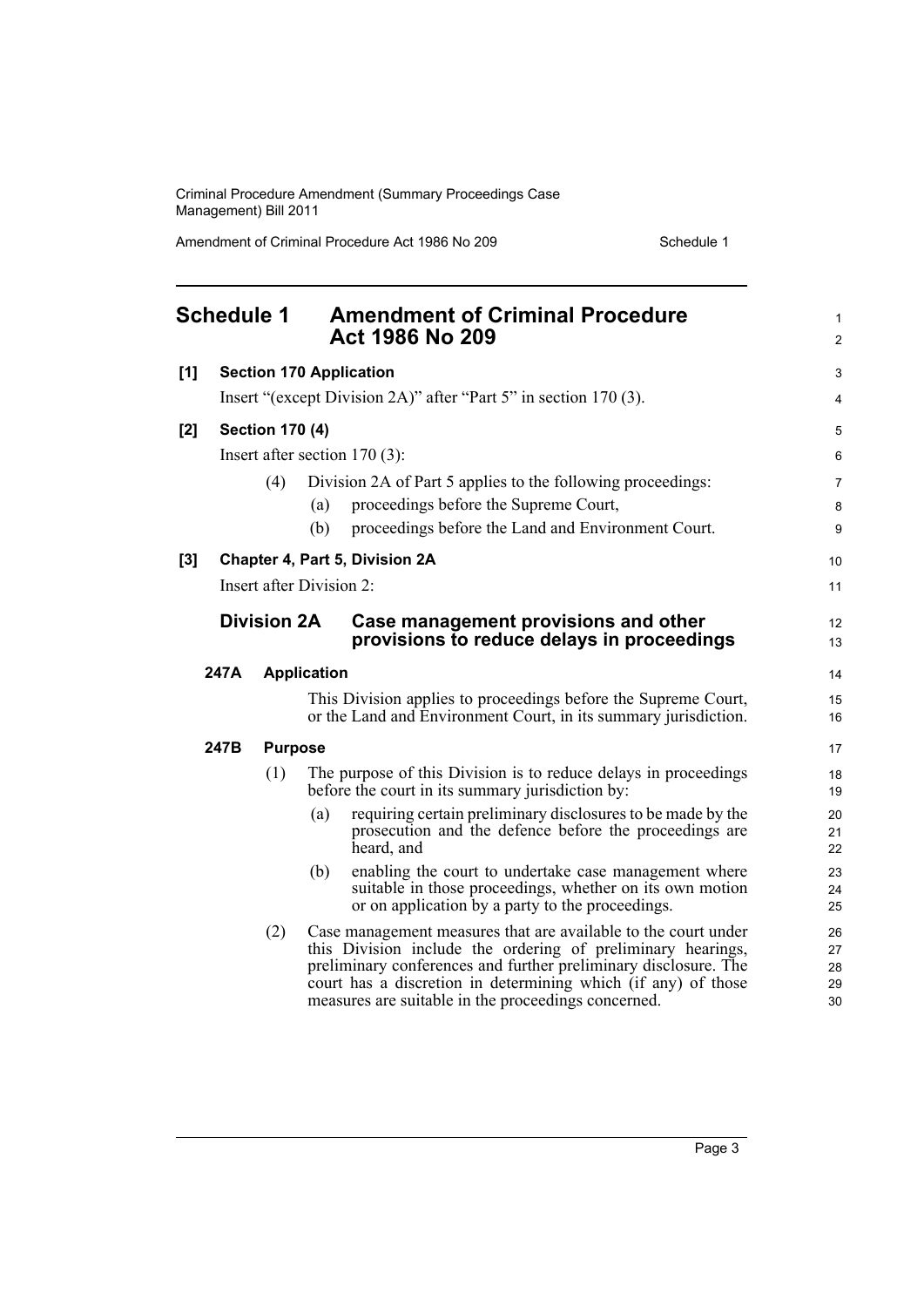Schedule 1 Amendment of Criminal Procedure Act 1986 No 209

#### **247C Definitions**

(1) In this Division:

*appearance order* means an order for the appearance or apprehension of a person made under section 246.

*court* means the Supreme Court or the Land and Environment Court.

*preliminary conference* means a conference held under section 247H.

*preliminary hearing* means a hearing held under section 247G. *presiding Judge* means the judge presiding at the hearing of the proceedings.

(2) In this Division, a reference to the defendant is to be read as including a reference to the Australian legal practitioner representing the defendant.

#### **247D Directions for conduct of proceedings**

At the first mention of proceedings, the court is to give directions with respect to the future conduct of the proceedings, including a direction as to the time by which notice of the prosecution case is to be given under section 247E and notice of the defence response is to be given under section 247F.

#### **247E Notice of prosecution case to be given to defendant**

- (1) The prosecutor is to give to the defendant notice of the prosecution case that includes the following:
	- (a) a copy of the application for any appearance order relating to the defendant,
	- (b) a statement of facts,
	- (c) a copy of the affidavit or statement (whichever is applicable) of each witness whose evidence the prosecutor proposes to adduce at the hearing of the proceedings,
	- (d) a copy of each document, evidence of the contents of which the prosecutor proposes to adduce at the hearing of the proceedings,
	- (e) if the prosecutor proposes to adduce evidence at the hearing of the proceedings in the form of a summary, a copy of the summary or, where the summary has not yet been prepared, an outline of the summary,
	- (f) a copy of any exhibit that the prosecutor proposes to adduce at the hearing of the proceedings,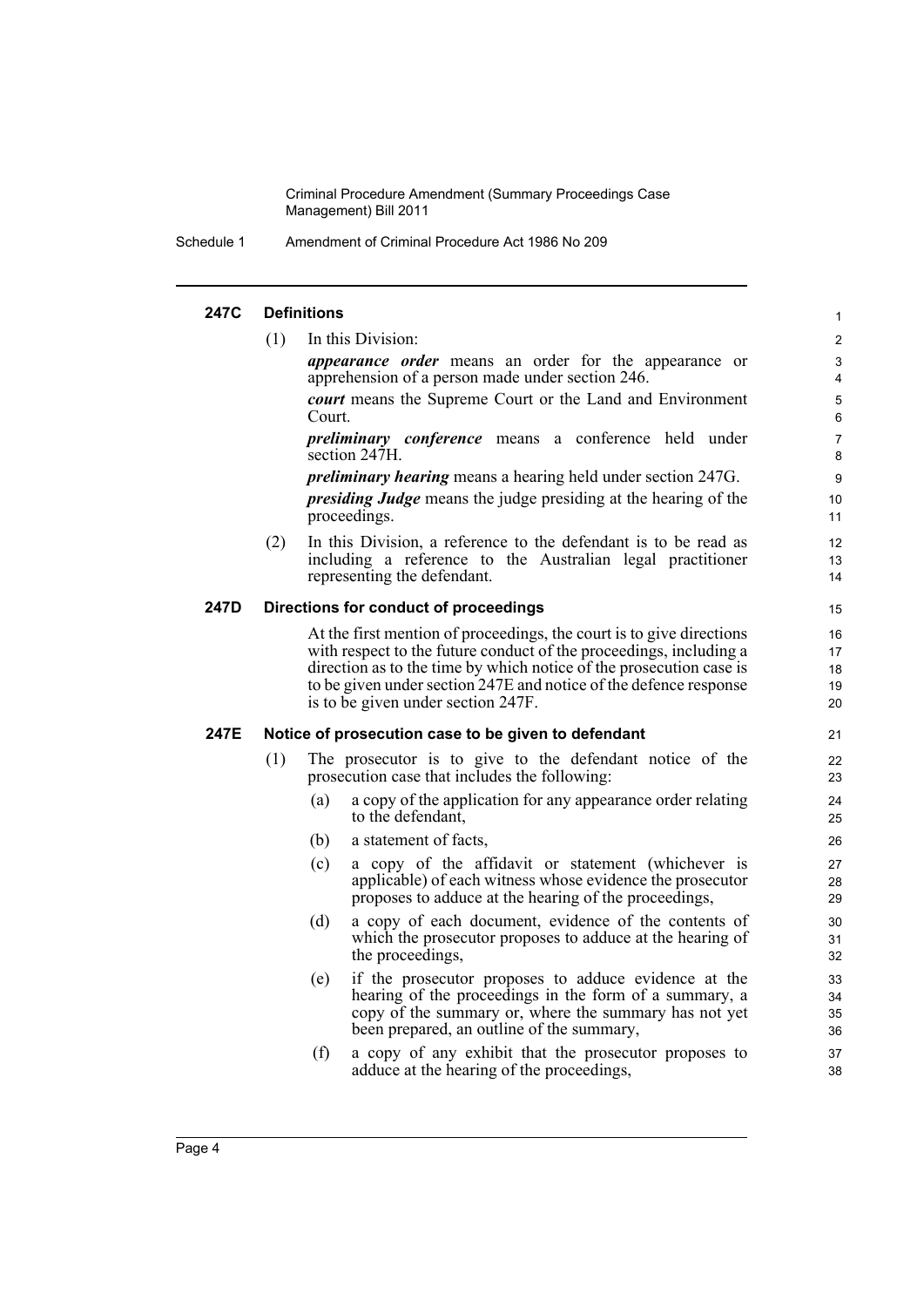Amendment of Criminal Procedure Act 1986 No 209 Schedule 1

- (g) a copy of any chart or explanatory material that the prosecutor proposes to adduce at the hearing of the proceedings,
- (h) if any expert witness is proposed to be called at the hearing by the prosecutor, a copy of each report by the witness that is relevant to the case,
- (i) a copy of any information, document or other thing provided by authorised officers to the prosecutor, or otherwise in the possession of the prosecutor, that may reasonably be regarded as relevant to the prosecution case or the defence case, and that has not otherwise been disclosed to the defendant,
- (j) a list identifying:
	- (i) any information, document or other thing of which the prosecutor is aware and that would reasonably be regarded as relevant to the case but that is not in the prosecutor's possession and is not in the defendant's possession, and
	- (ii) the place at which the prosecutor believes the information, document or other thing is situated,
- (k) a copy of any information in the possession of the prosecutor that is relevant to the reliability or credibility of a prosecution witness.
- (2) The regulations may make provision for or with respect to the form and content of a statement of facts for the purposes of subsection  $(1)$  (b).
- (3) In this section, an *authorised officer* includes the following:
	- (a) a police officer,
	- (b) any person authorised by an Act in respect of which proceedings may be brought before the Supreme Court or the Land and Environment Court in its summary jurisdiction to investigate any contravention, or suspected contravention, of that Act.

#### **247F Notice of defence response to be given to prosecutor**

The defendant is to give the prosecutor notice of the defence response that includes the following:

(a) the name of any Australian legal practitioner proposed to appear on behalf of the defendant at the hearing of the proceedings,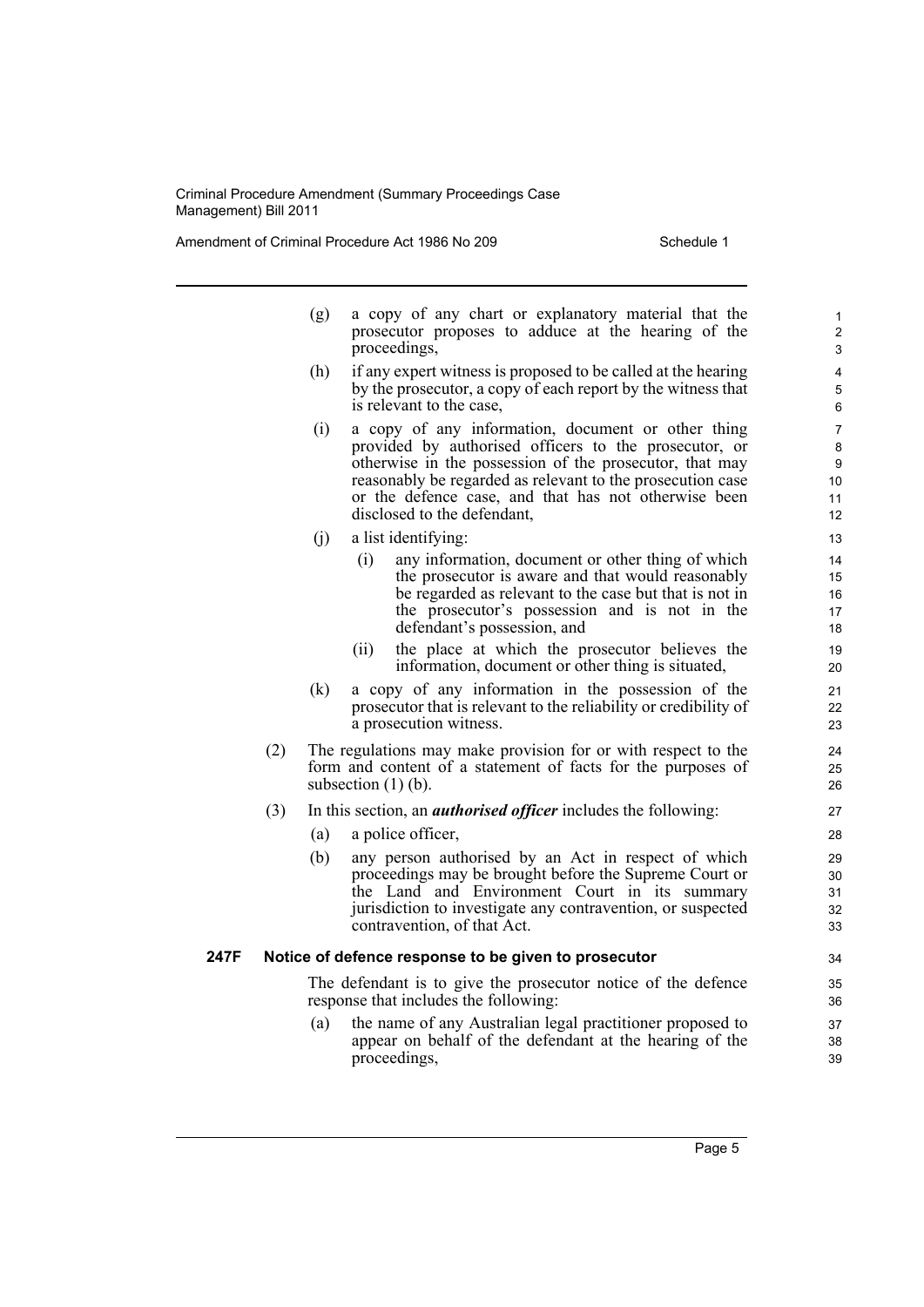Schedule 1 Amendment of Criminal Procedure Act 1986 No 209

|      |     | (b) | notice of any consent that the defendant proposes to give<br>at the hearing of the proceedings under section 190 of the<br><i>Evidence Act 1995</i> in relation to each of the following:                                       | 1<br>2<br>3          |
|------|-----|-----|---------------------------------------------------------------------------------------------------------------------------------------------------------------------------------------------------------------------------------|----------------------|
|      |     |     | (i)<br>a statement of a witness that the prosecutor proposes<br>to adduce at the hearing of the proceedings,                                                                                                                    | 4<br>5               |
|      |     |     | a summary of evidence that the prosecutor proposes<br>(ii)<br>to adduce at the hearing of the proceedings.                                                                                                                      | 6<br>$\overline{7}$  |
| 247G |     |     | <b>Preliminary hearings</b>                                                                                                                                                                                                     | 8                    |
|      | (1) |     | At the first mention of proceedings or at any other time, the court<br>may order the prosecutor and the defendant to attend one or more<br>preliminary hearings before the court.                                               | 9<br>10<br>11        |
|      | (2) |     | During a preliminary hearing, the court may make such orders,<br>determinations or findings, or give such directions or rulings, as<br>it thinks appropriate for the efficient management and conduct of<br>the proceedings.    | 12<br>13<br>14<br>15 |
|      | (3) |     | Without limiting subsection (2), the court may take any or all of<br>the following action under that subsection:                                                                                                                | 16<br>17             |
|      |     | (a) | hear and determine an objection to any application for an<br>appearance order prior to the commencement of a trial,                                                                                                             | 18<br>19             |
|      |     | (b) | order the holding of a preliminary conference under<br>section 247H,                                                                                                                                                            | 20<br>21             |
|      |     | (c) | order preliminary disclosure by the prosecutor or the<br>defendant under section 247I,                                                                                                                                          | 22<br>23             |
|      |     | (d) | give a direction under section $247M(3)$ ,                                                                                                                                                                                      | 24                   |
|      |     | (e) | give a ruling or make a finding under section 192A of the<br><i>Evidence Act 1995</i> as if the trial or sentencing hearing had<br>commenced.                                                                                   | 25<br>26<br>27       |
|      |     | (f) | hear and determine a submission that the case should not<br>proceed to trial prior to the commencement of the trial,                                                                                                            | 28<br>29             |
|      |     | (g) | give a ruling on any question of law that might arise at the<br>trial or sentencing hearing.                                                                                                                                    | 30<br>31             |
|      | (4) |     | Despite any other provision of this Act, the court may make any<br>order, determination or finding, or give any ruling, under this<br>section on application by a party to the proceedings or on the<br>court's own initiative. | 32<br>33<br>34<br>35 |
|      | (5) |     | Any order, determination or finding made, or ruling given, by the<br>court under this section is binding on the presiding Judge in the<br>proceedings unless, in the opinion of the presiding Judge, it                         | 36<br>37<br>38       |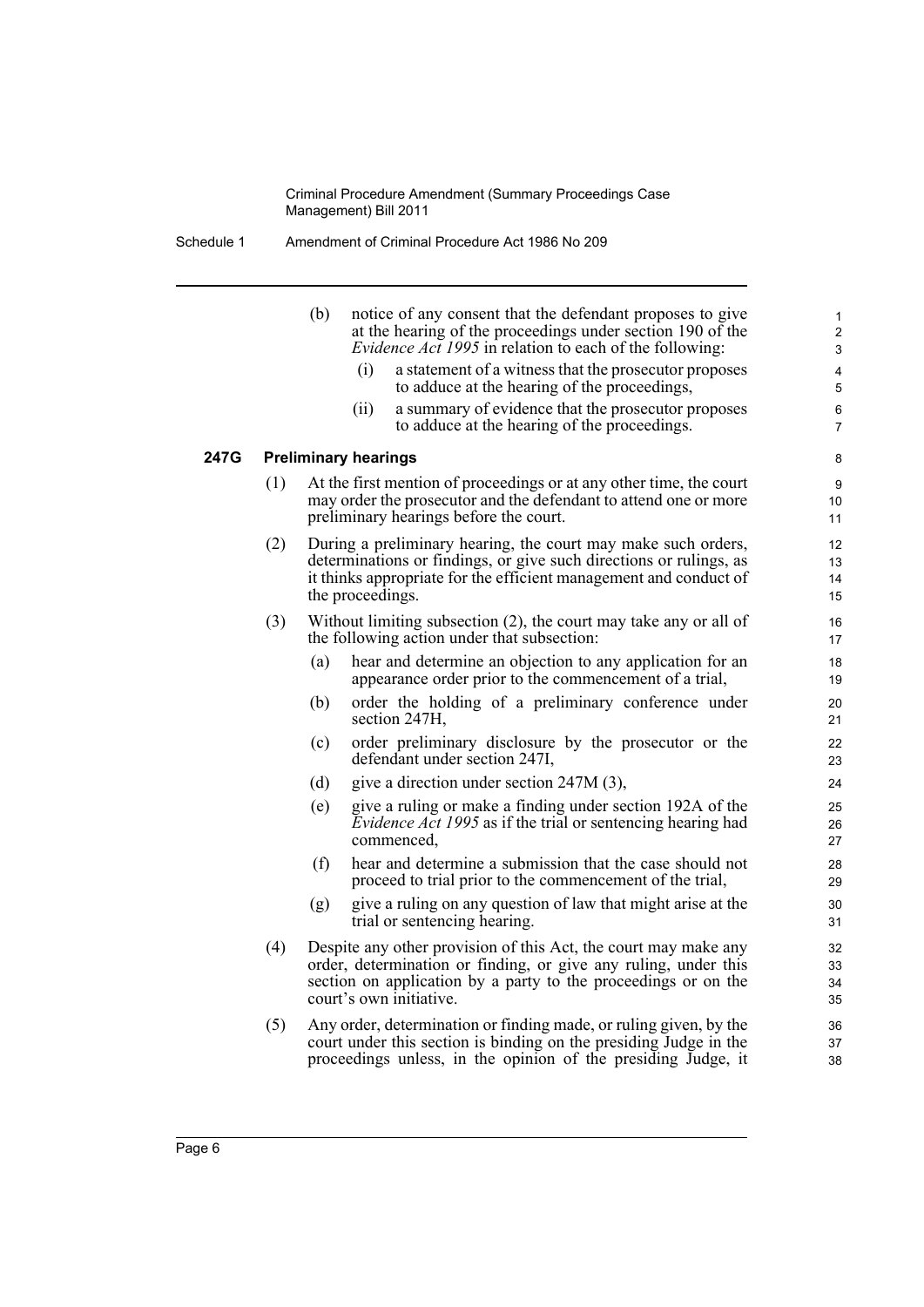Amendment of Criminal Procedure Act 1986 No 209 Schedule 1

would not be in the interests of justice for the order, determination, finding or ruling to be binding.

- (6) Except with the leave of the court, a party to proceedings may not raise a relevant preliminary hearing matter if a preliminary hearing was held in the proceedings and:
	- (a) the matter was not raised at the preliminary hearing, or
	- (b) the matter was dealt with at the preliminary hearing.
- (7) A *relevant preliminary hearing matter* means:
	- (a) an objection to an application for an appearance order, or
	- (b) a question that was the subject of a ruling or finding under subsection  $(3)$  (e).
- (8) Except with the leave of the court, a party to proceedings may not raise a question of law that was the subject of a ruling under subsection (3) (g) if a preliminary hearing was held in the proceedings and the matter was dealt with at the preliminary hearing.
- (9) Leave is not to be granted under subsection (6) or (8) unless the court is of the opinion that it would be contrary to the interests of justice to refuse leave to raise the matter concerned.

#### **247H Preliminary conferences**

- (1) At the first mention of proceedings or at any other time, the court may order that a preliminary conference is to be held so long as the time appointed for any such conference occurs after the proceedings have commenced.
- (2) The court may order the holding of a preliminary conference under this section on application of any party or on the court's own initiative.
- (3) The court may make such an order only if the defendant will be represented by an Australian legal practitioner at the preliminary conference.
- (4) The purpose of the preliminary conference is to determine whether the defendant and the prosecutor are able to reach agreement regarding the evidence to be admitted at the trial or sentencing hearing.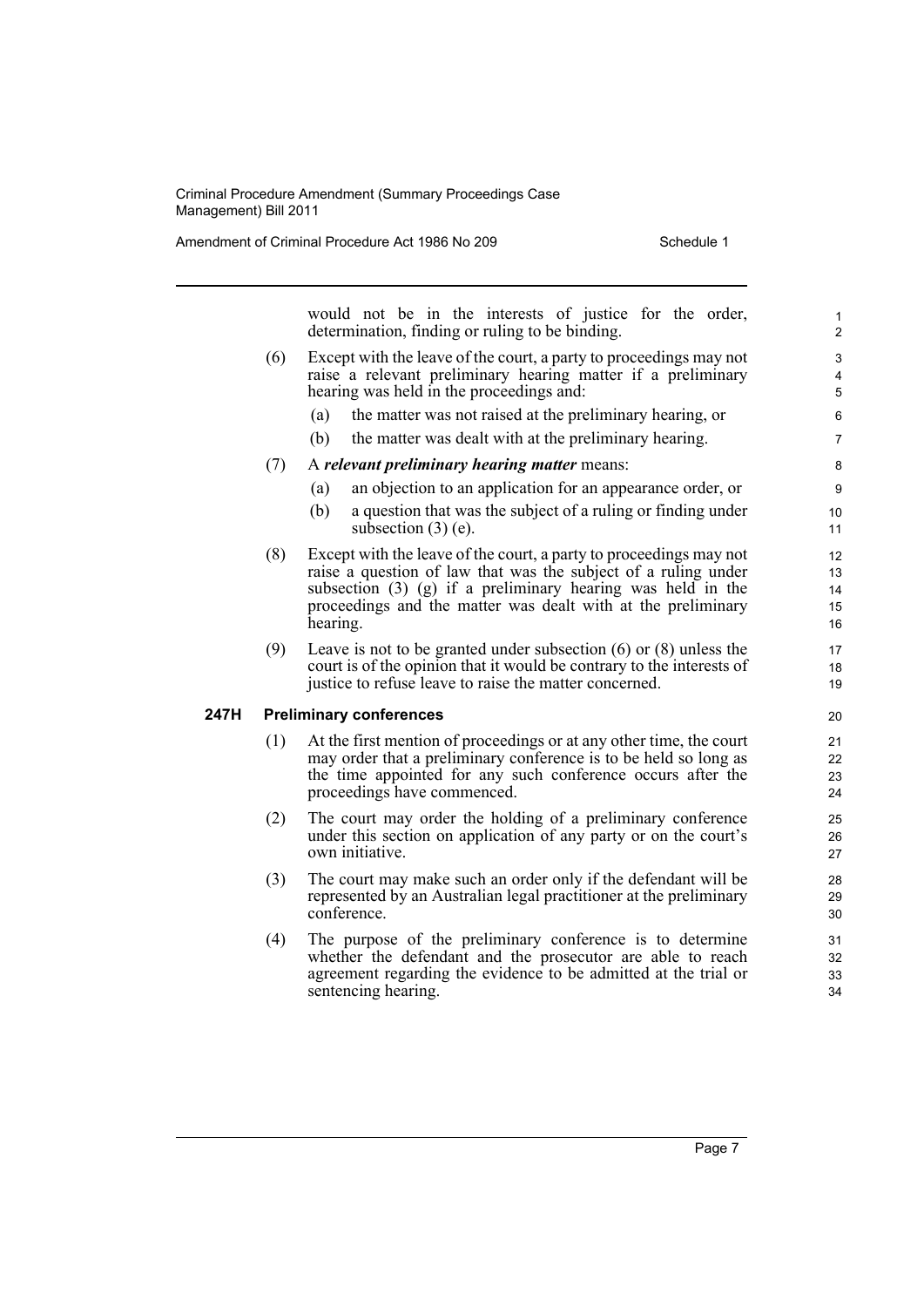- Schedule 1 Amendment of Criminal Procedure Act 1986 No 209
	- (5) The following persons must be present during the preliminary conference:
		- (a) the prosecutor,
		- (b) the Australian legal practitioner representing the defendant.

- (6) A joint preliminary conference may be held in respect of 2 or more co-defendants, but only if:
	- (a) in the case of a preliminary conference held before trial the prosecution and each of the co-defendants concerned consent to the joint preliminary conference, or
	- (b) in the case of a preliminary conference held before sentencing:
		- (i) the defendant and each co-defendant have pleaded guilty to the offence or have been found guilty of the offence by the court, and
		- (ii) the prosecution and each of the co-defendants concerned consent to the joint preliminary conference.
- (7) A requirement under this section that a person be present for the purposes of a preliminary conference is taken to be satisfied if the person is present or available by way of an audio visual link or audio link.
- (8) Within 7 days after the holding of a preliminary conference:
	- (a) the prosecutor and the Australian legal practitioner who represented the defendant at the preliminary conference must complete a preliminary conference form, and
	- (b) the prosecutor must file the preliminary conference form with the court.
- (9) The preliminary conference form:
	- (a) is to indicate the areas of agreement and disagreement between the defendant and the prosecutor regarding the evidence to be admitted at the trial or sentencing hearing, and
	- (b) is to be signed by the prosecutor and the Australian legal practitioner representing the defendant.
- (10) Except with the leave of the court, a party to proceedings may not object to the admission of any evidence at the hearing of the proceedings if the preliminary conference form indicates that the parties have agreed that the evidence is not in dispute.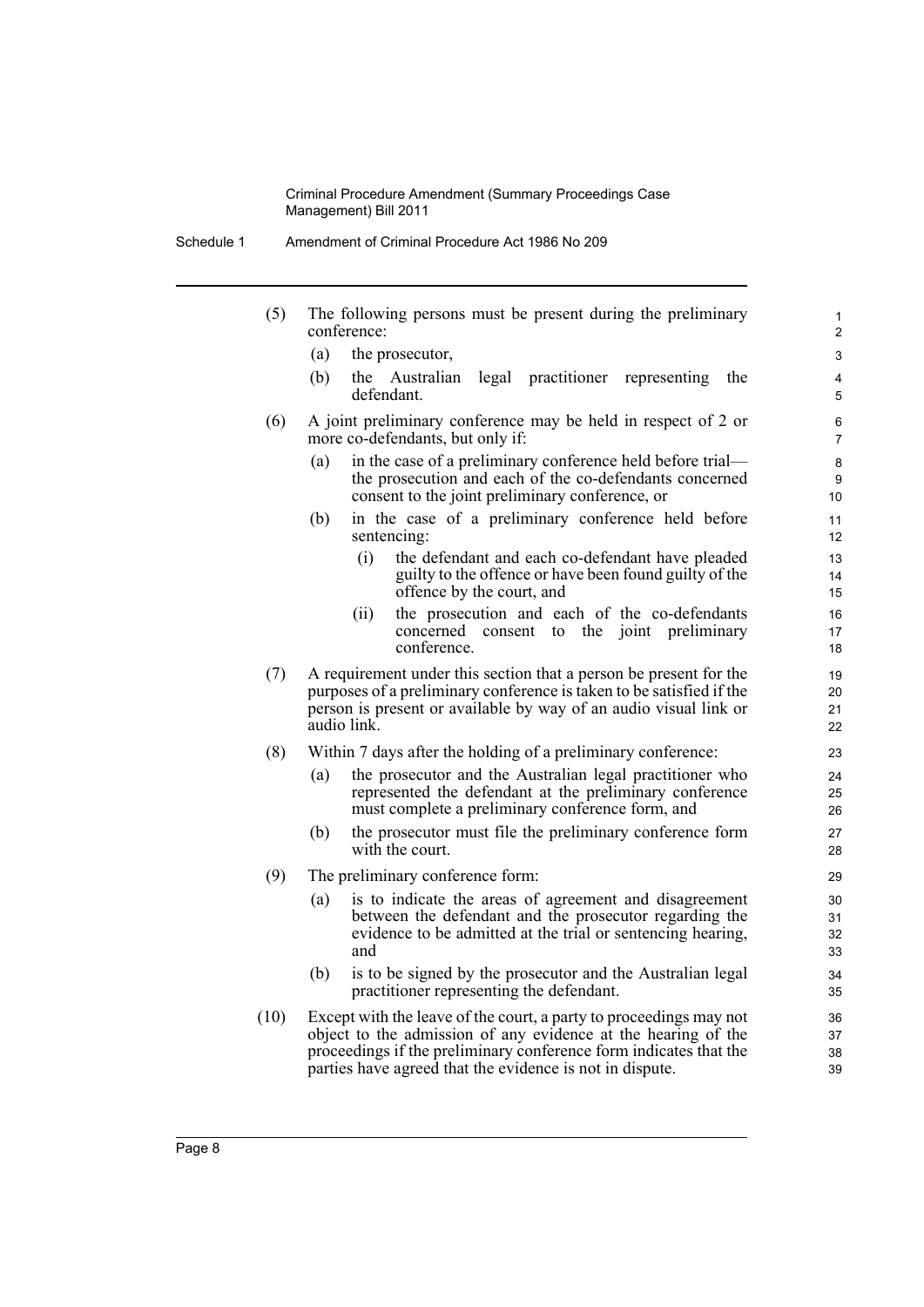Amendment of Criminal Procedure Act 1986 No 209 Schedule 1

|      | (11)                                                    | Leave is not to be granted under subsection $(10)$ unless the court<br>is of the opinion that it would be contrary to the interests of<br>justice to refuse leave.                                 | 1<br>$\mathbf{2}$<br>3 |  |  |  |
|------|---------------------------------------------------------|----------------------------------------------------------------------------------------------------------------------------------------------------------------------------------------------------|------------------------|--|--|--|
| 247I |                                                         | Court may order preliminary disclosure in particular case                                                                                                                                          | 4                      |  |  |  |
|      | (1)                                                     | After proceedings have been commenced, the court may make<br>any or all of the following orders, but only if the court is of the<br>opinion that it would be in the interests of justice to do so: |                        |  |  |  |
|      |                                                         | order that the prosecutor is to give to the defendant notice<br>(a)<br>in accordance with section 247J,                                                                                            | 8<br>9                 |  |  |  |
|      |                                                         | (b)<br>order that the defendant is to give to the prosecutor notice<br>of the defence response to the prosecution's notice in<br>accordance with section 247K,                                     | 10<br>11<br>12         |  |  |  |
|      |                                                         | order that the prosecution is to give to the defendant notice<br>(c)<br>of the prosecution response to the defence response in<br>accordance with section 247L.                                    | 13<br>14<br>15         |  |  |  |
|      | (2)                                                     | The court may order preliminary disclosure under this section on<br>the application of any party or on the court's own initiative.                                                                 | 16<br>17               |  |  |  |
|      | (3)                                                     | The court may order preliminary disclosure by the defendant only<br>if the court is satisfied that the defendant will be represented by<br>an Australian legal practitioner.                       | 18<br>19<br>20         |  |  |  |
|      | (4)                                                     | The court may limit preliminary disclosure to any specified<br>aspect of the proceedings.                                                                                                          | 21<br>22               |  |  |  |
|      | (5)                                                     | Preliminary disclosure required by an order under this section is<br>to be made in accordance with a timetable determined by the<br>court.                                                         | 23<br>24<br>25         |  |  |  |
| 247J | Prosecution notice-court-ordered preliminary disclosure |                                                                                                                                                                                                    |                        |  |  |  |
|      |                                                         | For the purposes of section 247I $(1)$ $(a)$ , the prosecution's notice<br>is to contain the following:                                                                                            | 27<br>28               |  |  |  |
|      |                                                         | the matters required to be included in the notice of the<br>(a)<br>prosecution case under section 247E,                                                                                            | 29<br>30               |  |  |  |
|      |                                                         | (b)<br>a copy of any information, document or other thing in the<br>possession of the prosecutor that would reasonably be<br>regarded as adverse to the credit or credibility of the<br>defendant, | 31<br>32<br>33<br>34   |  |  |  |
|      |                                                         | (c)<br>a list identifying the affidavits or statements of those<br>witnesses who are proposed to be called at the hearing of<br>the proceedings by the prosecutor.                                 | 35<br>36<br>37         |  |  |  |
|      |                                                         | Note. The prosecutor is not required to include in a notice anything that<br>has already been included in a brief of evidence in relation to the matter                                            | 38<br>39               |  |  |  |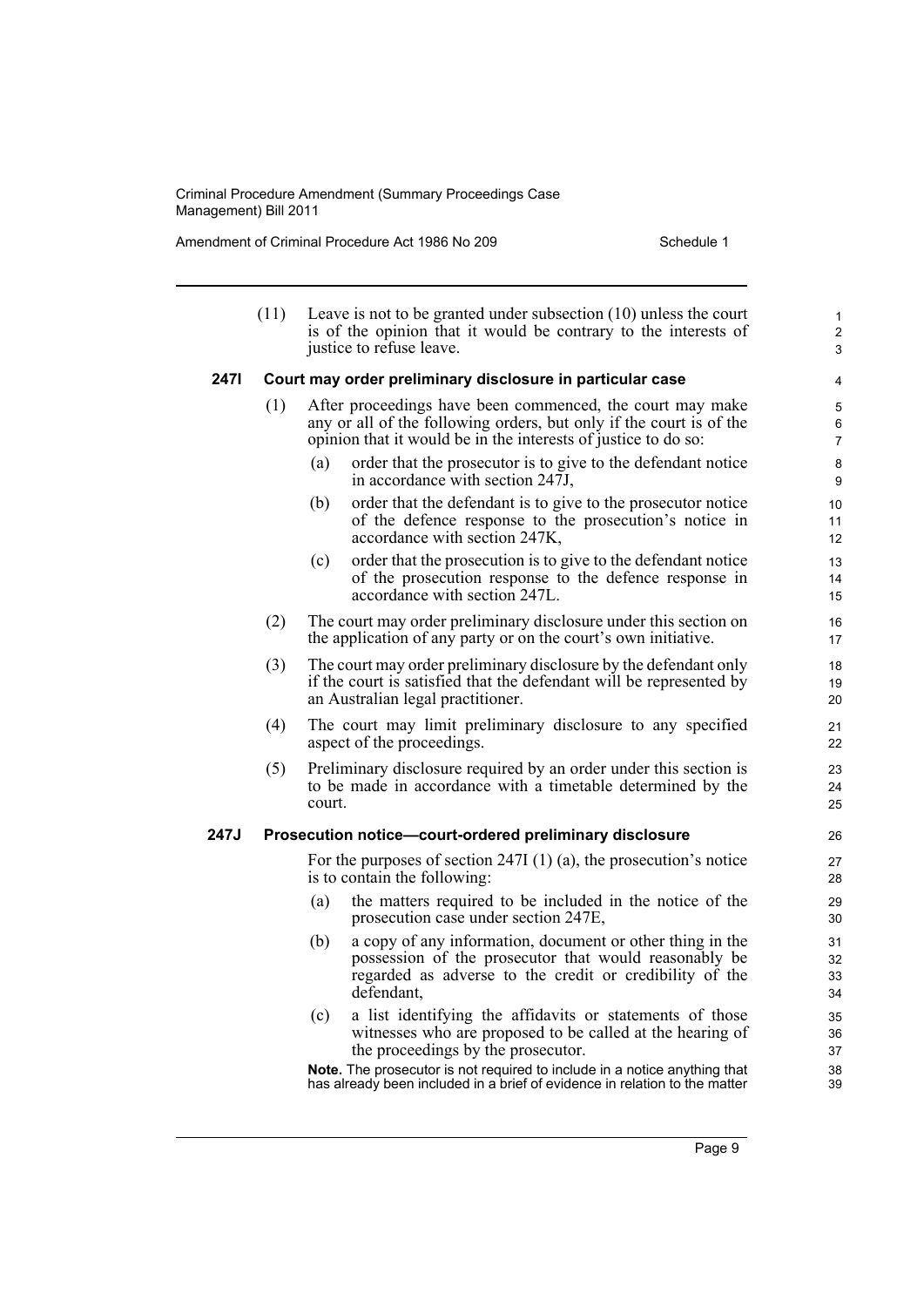Schedule 1 Amendment of Criminal Procedure Act 1986 No 209

served on the defendant or that has otherwise been provided or disclosed to the defendant (see section 247U (1)).

1 2

#### **247K Defence response—court-ordered preliminary disclosure**

For the purposes of section 247I (1) (b), the notice of the defence response is to contain the following:

- (a) the matters required to be included in a notice under section 247F,
- (b) a statement, in relation to each fact set out in the statement of facts provided by the prosecutor, as to whether the defendant considers the fact is an agreed fact (within the meaning of section 191 of the *Evidence Act 1995*) or the defendant disputes the fact,
- (c) a statement, in relation to each matter and circumstance set out in the statement of facts provided by the prosecutor, as to whether the defendant takes issue with the matter or circumstance as set out,
- (d) notice as to whether the defendant proposes to dispute the admissibility of any proposed evidence disclosed by the prosecutor and the basis for the objection,
- (e) if the prosecutor disclosed an intention to adduce expert evidence at the hearing of the proceedings, notice as to whether the defendant disputes any of the expert evidence and which evidence is disputed,
- (f) a copy of any report, relevant to the proceedings, that has been prepared by a person whom the defendant intends to call as an expert witness at the hearing of the proceedings,
- (g) if the prosecutor disclosed an intention to adduce evidence at the hearing of the proceedings that has been obtained by means of surveillance, notice as to whether the defendant proposes to require the prosecutor to call any witnesses to corroborate that evidence and, if so, which witnesses will be required,
- (h) notice as to whether the defendant proposes to raise any issue with respect to the continuity of custody of any proposed exhibit disclosed by the prosecutor,
- (i) if the prosecutor disclosed an intention to tender at the hearing of the proceedings any transcript, notice as to whether the defendant accepts the transcript as accurate and, if not, in what respect the transcript is disputed,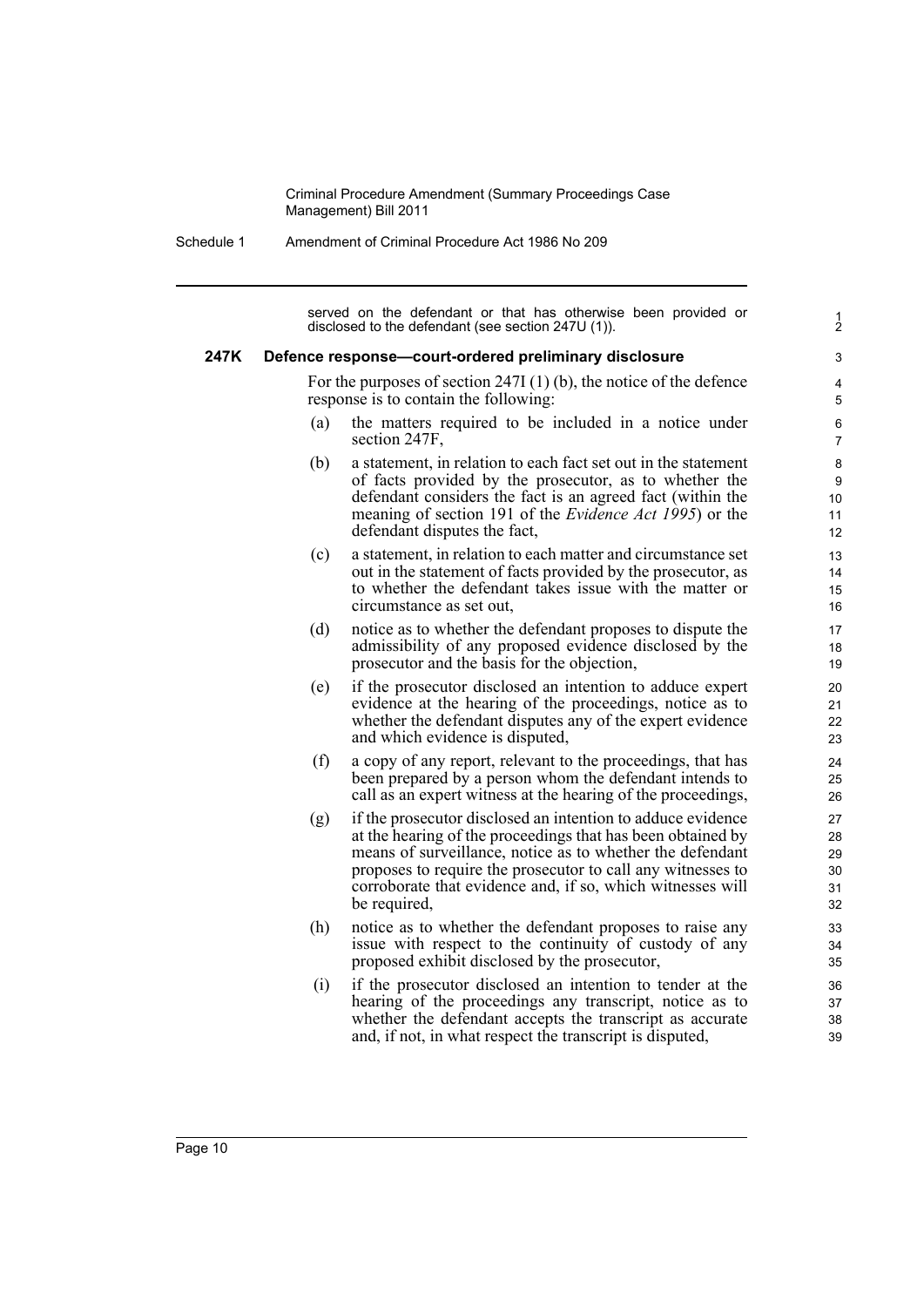Amendment of Criminal Procedure Act 1986 No 209 Schedule 1

- (j) notice as to whether the defendant proposes to dispute the authenticity or accuracy of any proposed documentary evidence or other exhibit disclosed by the prosecutor,
- (k) notice of any significant issue the defendant proposes to raise regarding an application for an appearance order, severability of the charges or separate trials or sentencing proceedings for the charges,
- (l) notice of any consent the defendant proposes to give under section 184 of the *Evidence Act 1995*.

**Note.** The defendant is not required to include in a notice anything that has already been provided or disclosed to the prosecutor (see section 247U (2)).

#### **247L Prosecution response to defence response—court-ordered preliminary disclosure**

For the purposes of section 247I (1) (c), the notice of the prosecution response to the defence response is to contain the following:

- (a) if the defendant has disclosed an intention to adduce expert evidence at the hearing of the proceedings, notice as to whether the prosecutor disputes any of the expert evidence and, if so, in what respect,
- (b) if the defendant has disclosed an intention to tender any exhibit at the hearing of the proceedings, notice as to whether the prosecutor proposes to raise any issue with respect to the continuity of custody of the exhibit,
- (c) if the defendant has disclosed an intention to tender any documentary evidence or other exhibit at the hearing of the proceedings, notice as to whether the prosecutor proposes to dispute the accuracy or admissibility of the documentary evidence or other exhibit,
- (d) notice as to whether the prosecutor proposes to dispute the admissibility of any other proposed evidence disclosed by the defendant, and the basis for the objection,
- (e) a copy of any information, document or other thing in the possession of the prosecutor, not already disclosed to the defendant, that might reasonably be expected to assist the case for the defence,
- (f) a copy of any information, document or other thing that has not already been disclosed to the defendant and that is required to be contained in the notice of the case for the prosecution.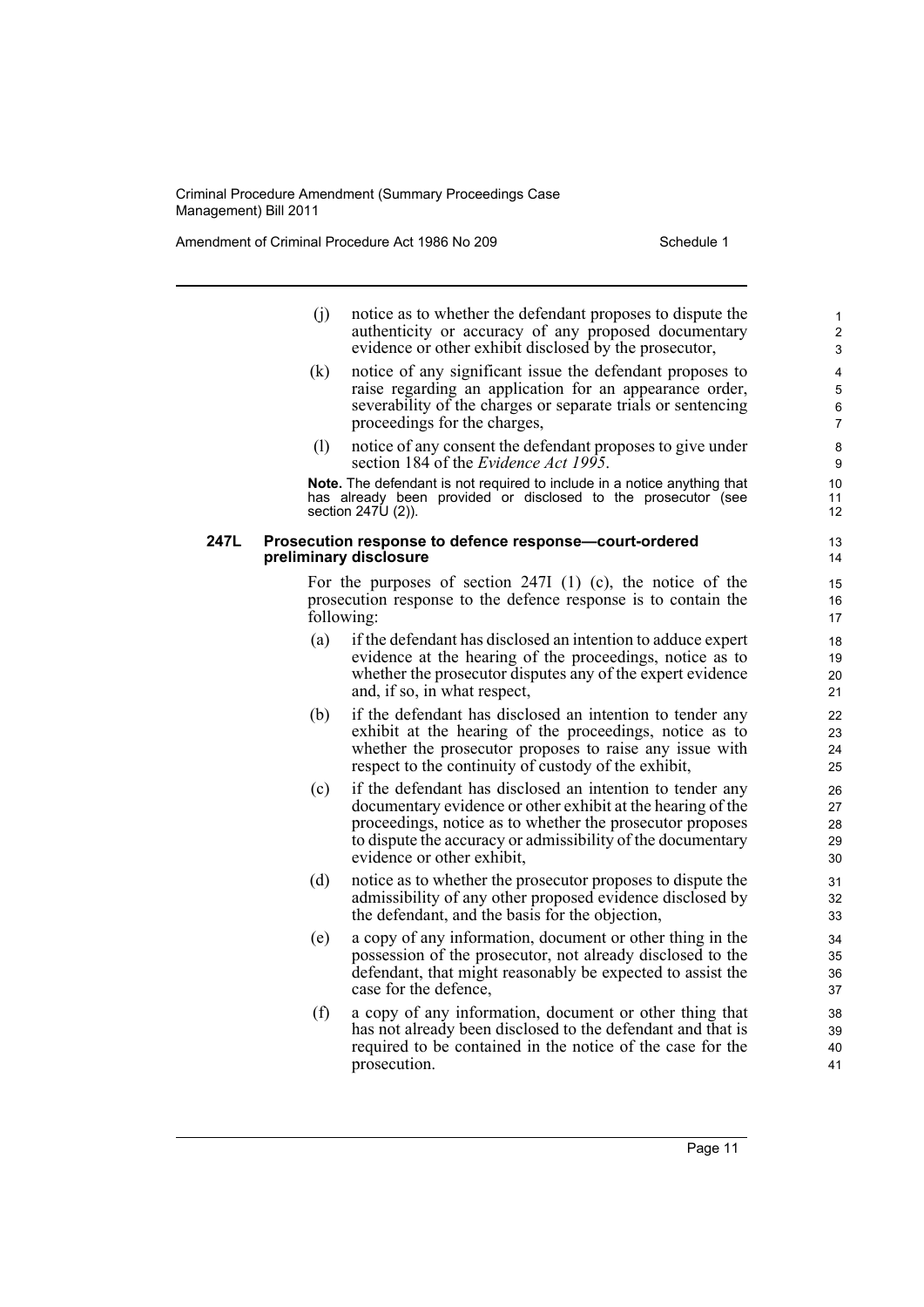Schedule 1 Amendment of Criminal Procedure Act 1986 No 209

#### **247M Dispensing with formal proof**

(1) If a fact, matter or circumstance was alleged in a notice required to be given to the defendant by the prosecutor in accordance with this Division and the defendant was required to give a defence response under section 247K but did not disclose in the response an intention to dispute or require proof of the fact, matter or circumstance, the court may order that: (a) a document asserting the alleged fact, matter or circumstance may be admitted at the hearing of the proceedings as evidence of the fact, matter or circumstance, and (b) evidence may not, without the leave of the court, be adduced to contradict or qualify the alleged fact, matter or circumstance. (2) If evidence was disclosed by the prosecution to the defendant in accordance with this Division and the defendant was required to give a defence response under section 247K but did not disclose in the response an intention to dispute the admissibility of the evidence and the basis for the objection, the court may, by order, dispense with the application of any one or more of the following provisions of the *Evidence Act 1995* in relation to the adducing of the evidence at the hearing of the proceedings: (a) Division 3, 4 or 5 of Part 2.1,

- (b) Part 2.2 or 2.3,
- (c) Parts 3.2–3.8.
- (3) The court may, on the application of a party, direct that the party may adduce evidence of 2 or more witnesses in the form of a summary if the court is satisfied that:
	- (a) the summary is not misleading or confusing, and
	- (b) admission of the summary instead of evidence from the witnesses will not result in unfair prejudice to any party to the proceedings.
- (4) The court may, in a direction under subsection (3), require that one or more of the witnesses whose evidence is to be adduced in the form of a summary are to be available for cross-examination.
- (5) The opinion rule (within the meaning of the *Evidence Act 1995*) does not apply to evidence adduced in accordance with a direction under subsection (3).
- (6) The provisions of this section are in addition to the provisions of the *Evidence Act 1995*, in particular, section 190.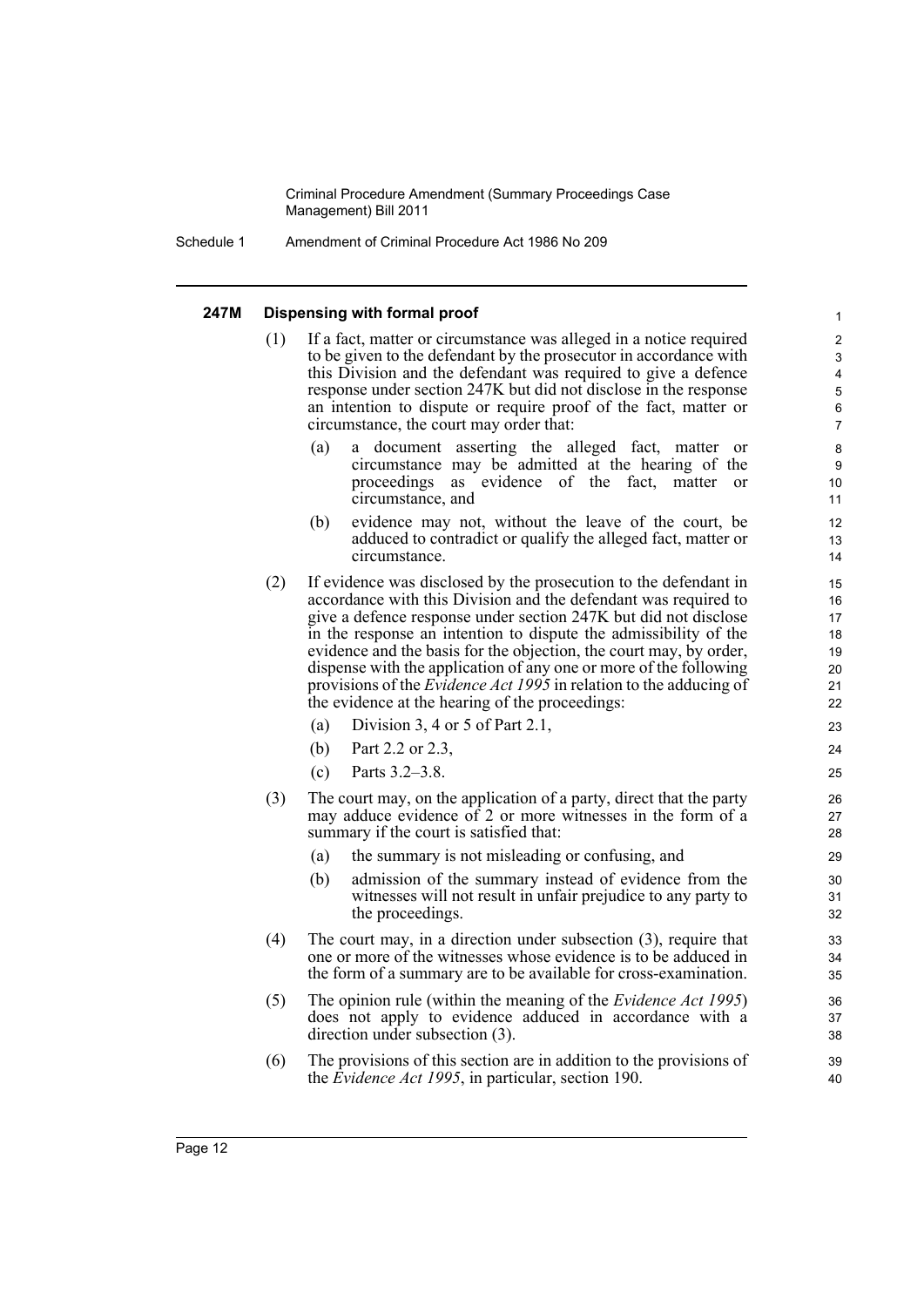Amendment of Criminal Procedure Act 1986 No 209 Schedule 1

(7) This section does not affect section 4 (2) of the *Evidence Act 1995*.

**Note.** Section 4 (2) of the *Evidence Act 1995* provides that the Act applies in proceedings relating to sentencing only if the court directs that the law of evidence apply in the proceedings.

#### **247N Sanctions for non-compliance with preliminary disclosure requirements**

#### (1) **Exclusion of evidence not disclosed**

The court may refuse to admit evidence in proceedings that is sought to be adduced by a party who failed to disclose the evidence to the other party in accordance with requirements for preliminary disclosure imposed by or under this Division.

**Note.** The only evidence required from a defendant in the context of a preliminary disclosure is expert evidence (see section 247K (f)). Accordingly, such evidence may also be dealt with by the court under subsection (2).

#### (2) **Exclusion of expert evidence where report not provided**

The court may refuse to admit evidence from an expert witness in proceedings that is sought to be adduced by a party if the party failed to give the other party a copy of a report by the expert witness in accordance with requirements for preliminary disclosure imposed by or under this Division.

#### (3) **Adjournment**

The court may grant an adjournment to a party if the other party seeks to adduce evidence in the proceedings that the other party failed to disclose in accordance with requirements for preliminary disclosure imposed by or under this Division and that would prejudice the case of the party seeking the adjournment.

#### (4) **Application of sanctions**

Without limiting the regulations that may be made under subsection (5), the powers of the court may not be exercised under this section to prevent a defendant adducing evidence unless the prosecutor has complied with the requirements for preliminary disclosure imposed on the prosecution by or under this Division.

#### (5) **Regulations**

The regulations may make provision for or with respect to the exercise of the powers of a court under this section (including the circumstances in which the powers may not be exercised).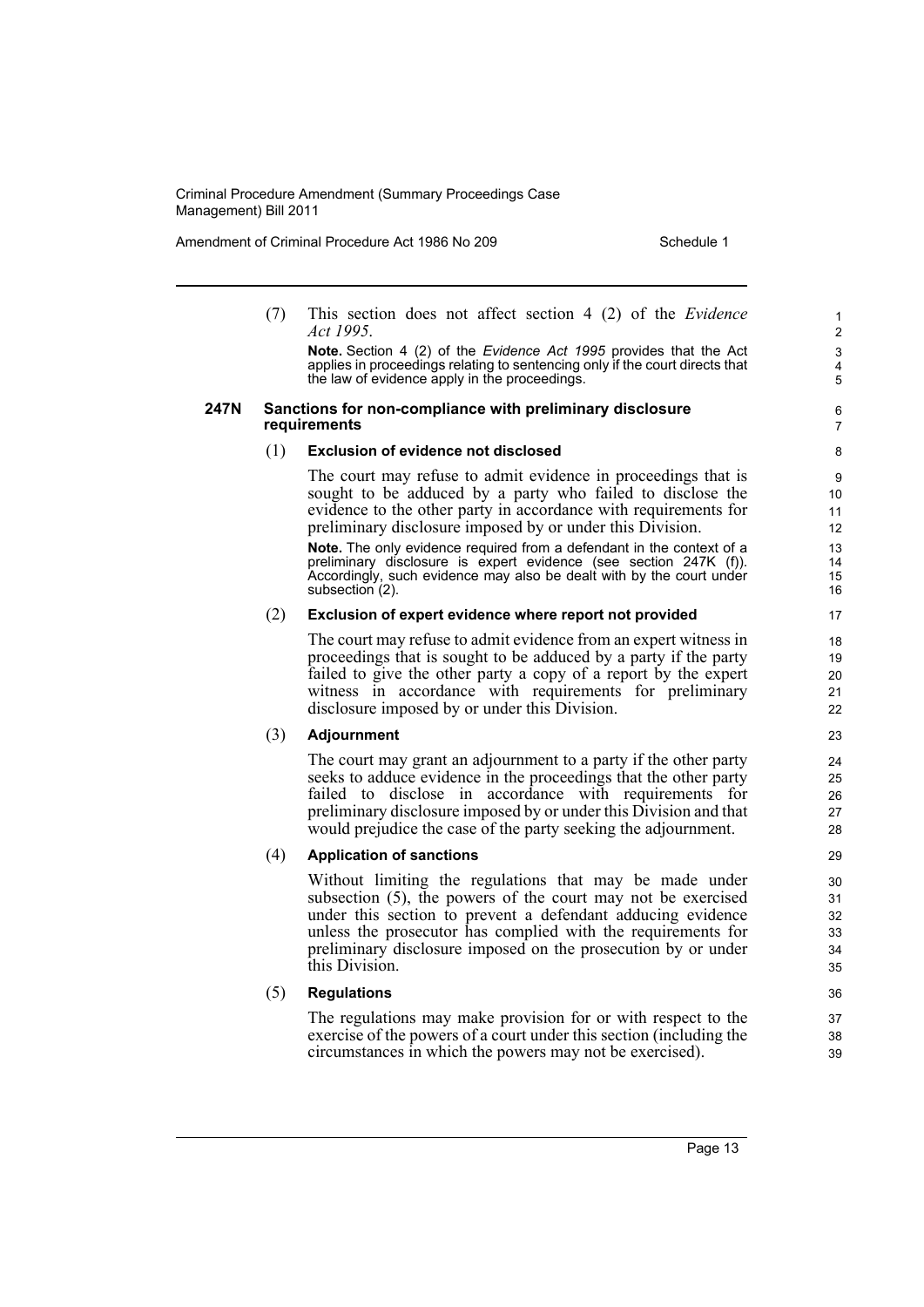Schedule 1 Amendment of Criminal Procedure Act 1986 No 209

## **247O Disclosure requirements are ongoing** (1) The obligation to comply with the requirements for preliminary

disclosure imposed by or under this Division continues until any of the following happens: (a) the defendant is acquitted of the charges to which the proceedings relate,

- (b) the prosecution is terminated,
- (c) the defendant is sentenced for the offence to which the proceedings relate.
- (2) Accordingly, if any information, document or other thing is obtained or anything else occurs after preliminary disclosure is made by a party to the proceedings that would have affected that preliminary disclosure had the information, document or thing been obtained or the thing occurred before preliminary disclosure was made, the information, document, thing or occurrence is to be disclosed to the other party to the proceedings as soon as practicable.

#### **247P Court may waive requirements**

- (1) A court may, by order, waive any of the requirements that apply under this Division.
- (2) The court may make such an order on its own initiative or on the application of the prosecutor or the defendant.
- (3) An order may be made subject to such conditions (if any) as the court thinks fit.

#### **247Q Requirements as to notices**

- (1) A notice under this Division is to be in writing.
- (2) Any notice purporting to be given under this Division on behalf of the defendant by his or her Australian legal practitioner is, unless the contrary is proved, taken to have been given with the authority of the defendant.
- (3) A notice under this Division that is required to be given to a prosecutor may be given to the prosecutor in the following manner, or as otherwise directed by the court:
	- (a) by delivering it to the prosecutor,
	- (b) by leaving it at the office of the prosecutor,
	- (c) by sending it by post or facsimile to the prosecutor at the office of the prosecutor,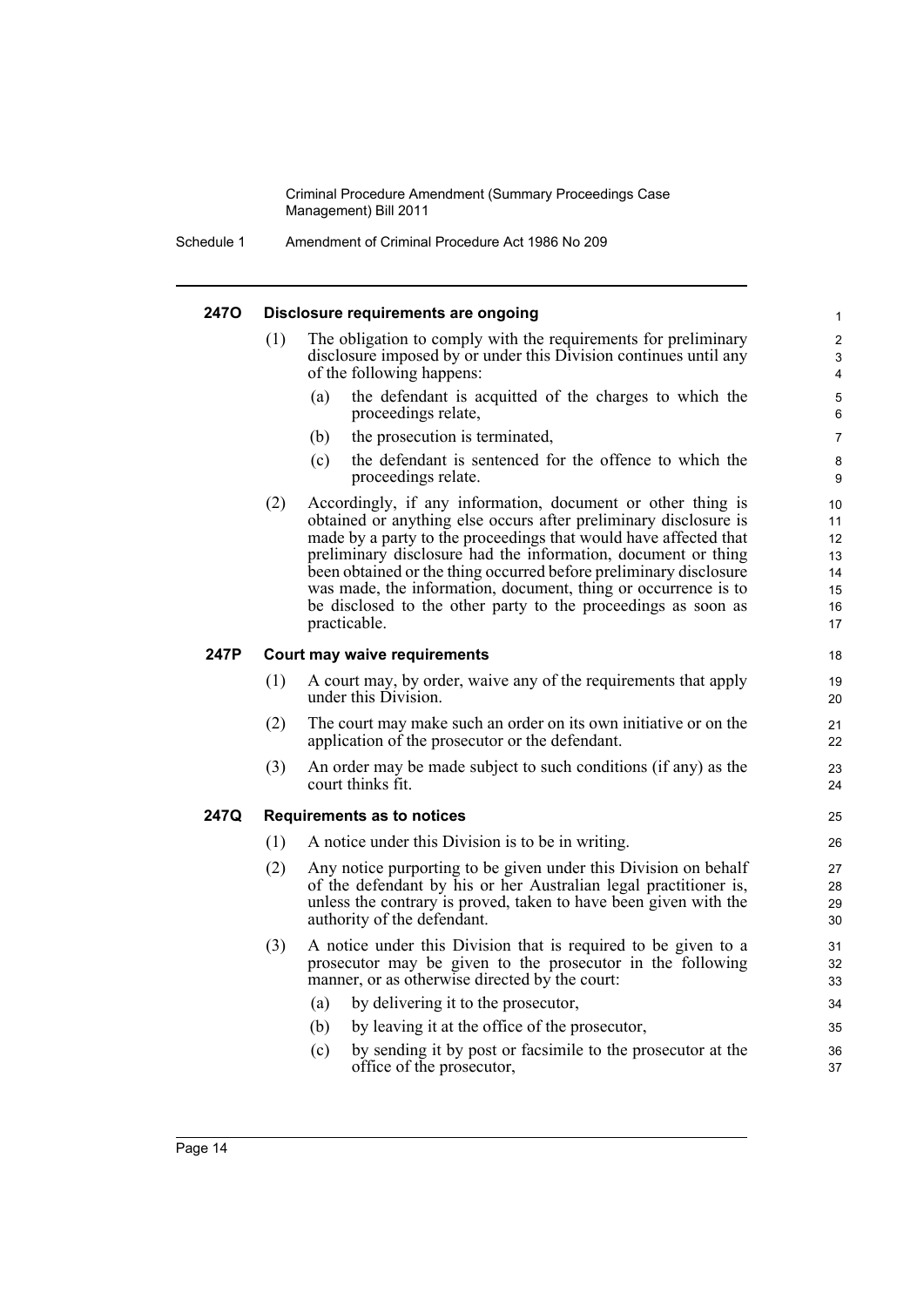Amendment of Criminal Procedure Act 1986 No 209 Schedule 1

|      |                                                                            | (d)                                                                                                                                                                                                      | by sending it by electronic mail to the prosecutor, but only<br>if the prosecutor has agreed to notice being given in that<br>manner.                                                    | 1<br>$\overline{2}$<br>3 |  |
|------|----------------------------------------------------------------------------|----------------------------------------------------------------------------------------------------------------------------------------------------------------------------------------------------------|------------------------------------------------------------------------------------------------------------------------------------------------------------------------------------------|--------------------------|--|
|      | (4)                                                                        |                                                                                                                                                                                                          | A notice under this Division that is required to be given to a<br>defendant may be given to the defendant in the following manner,<br>or as otherwise directed by the court:             | 4<br>5<br>6              |  |
|      |                                                                            | (a)                                                                                                                                                                                                      | by delivering it to the defendant,                                                                                                                                                       | 7                        |  |
|      |                                                                            | (b)                                                                                                                                                                                                      | by leaving it at the office of the Australian legal<br>practitioner representing the defendant,                                                                                          | 8<br>9                   |  |
|      |                                                                            | (c)                                                                                                                                                                                                      | by sending it by post or facsimile to the Australian legal<br>practitioner representing the defendant at the office of the<br>Australian legal practitioner,                             | 10<br>11<br>12           |  |
|      |                                                                            | (d)                                                                                                                                                                                                      | by sending it by electronic mail to the Australian legal<br>practitioner, but only if the Australian legal practitioner<br>has agreed to notice being given in that manner.              | 13<br>14<br>15           |  |
|      | (5)                                                                        |                                                                                                                                                                                                          | A party required to give a notice under this Division must file a<br>copy of the notice with the court as soon as practicable after<br>giving it, or as otherwise required by the court. | 16<br>17<br>18           |  |
| 247R | Copies of exhibits and other things not to be provided if<br>impracticable |                                                                                                                                                                                                          |                                                                                                                                                                                          |                          |  |
|      | (1)                                                                        | A copy of a proposed exhibit, document or thing is not required<br>to be included in a notice under this Division if it is impossible or<br>impractical to provide a copy.                               |                                                                                                                                                                                          |                          |  |
|      | (2)                                                                        | However, the party required to give the notice:                                                                                                                                                          |                                                                                                                                                                                          |                          |  |
|      |                                                                            | (a)                                                                                                                                                                                                      | is to specify in the notice a reasonable time and place at<br>which the proposed exhibit, document or thing may be<br>inspected, and                                                     | 25<br>26<br>27           |  |
|      |                                                                            | (b)                                                                                                                                                                                                      | is to allow the other party to the proceedings a reasonable<br>opportunity to inspect the proposed exhibit, document or<br>thing referred to in the notice.                              | 28<br>29<br>30           |  |
| 247S | Personal details not to be provided                                        |                                                                                                                                                                                                          |                                                                                                                                                                                          |                          |  |
|      | (1)                                                                        | The prosecutor is not to disclose in any notice under this Division<br>the address or telephone number of any witness proposed to be<br>called by the prosecutor, or of any other living person, unless: |                                                                                                                                                                                          |                          |  |
|      |                                                                            | (a)                                                                                                                                                                                                      | the address or telephone number is a materially relevant<br>part of the evidence, or                                                                                                     | 35<br>36                 |  |
|      |                                                                            | (b)                                                                                                                                                                                                      | the court makes an order permitting the disclosure.                                                                                                                                      | 37                       |  |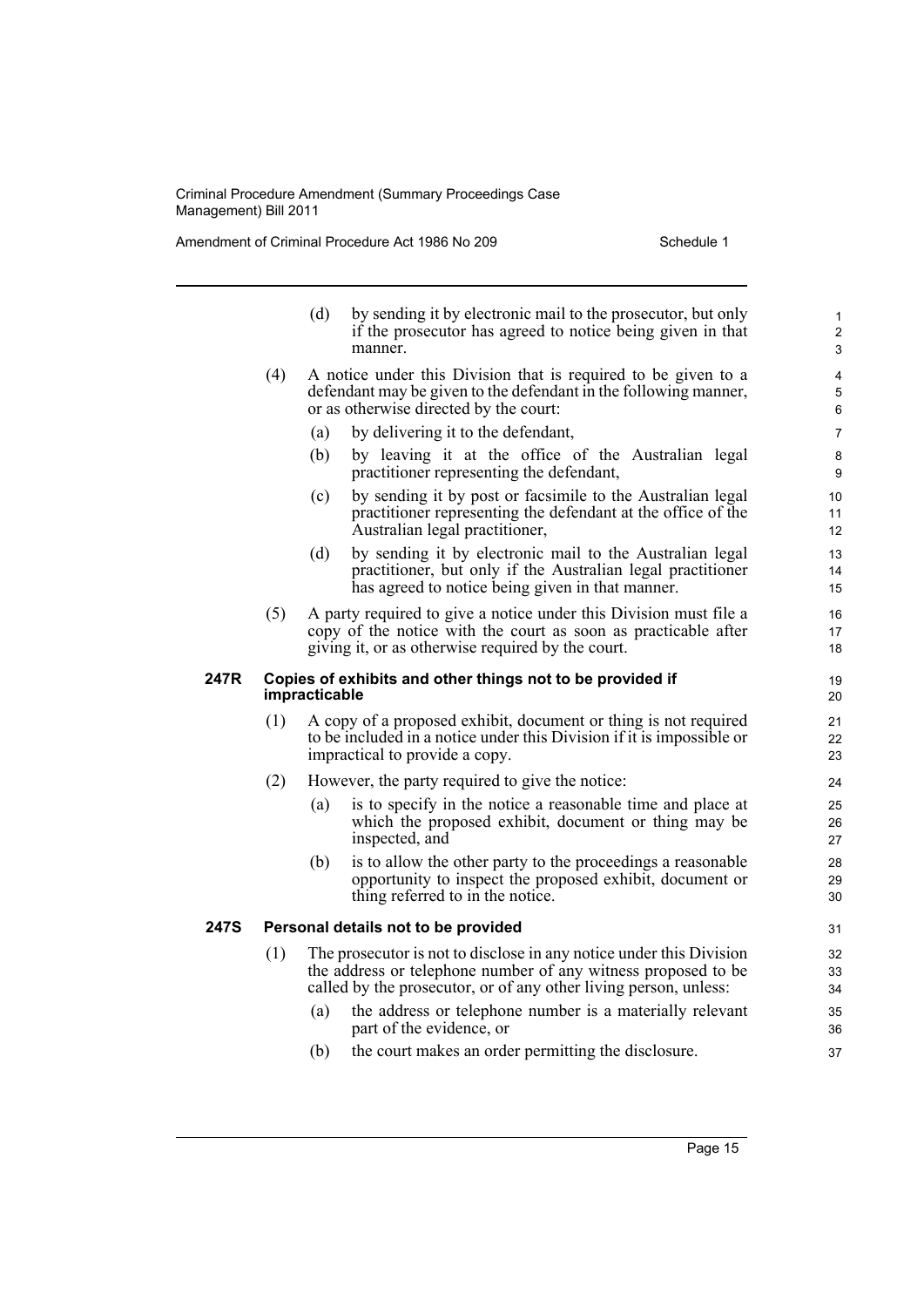- Schedule 1 Amendment of Criminal Procedure Act 1986 No 209
	- (2) An application for such an order may be made by the defendant or the prosecutor.

- (3) The court must not make such an order unless satisfied that the disclosure is not likely to present a reasonably ascertainable risk to the welfare or protection of any person or that the interests of justice (including the defendant's right to prepare properly for the hearing of the evidence for the prosecution) outweigh any such risk.
- (4) This section does not prevent the disclosure of an address if the disclosure does not identify it as a particular person's address, or it could not reasonably be inferred from the matters disclosed that it is a particular person's address.
- (5) An address or telephone number that must not be disclosed may, without reference to the person who made the affidavit or statement being disclosed, be deleted from that affidavit or statement, or rendered illegible, before the affidavit or statement is given to the defendant.

#### **247T Requirements as to statements of witnesses**

- (1) A statement of a witness that is included in a notice under this Division may be in the form of questions and answers.
- (2) If a notice includes a statement that is, wholly or in part, in a language other than English, there must be annexed to it a document purporting to contain a translation of the statement, or so much of it as is not in the English language, into the English language.

#### **247U Exemption for matters previously disclosed**

- (1) The prosecutor is not required to include in a notice under this Division anything that has already been included in a brief of evidence in relation to the matter served on the defendant in accordance with this or any other Act or that has otherwise been provided or disclosed to the defendant.
- (2) The defendant is not required to include in a notice under this Division anything that has already been provided or disclosed to the prosecutor.

#### **247V Court powers to ensure efficient management and conduct of trial or sentencing hearing**

(1) On or after the commencement of the trial or sentencing hearing, the court may make such orders, determinations or findings, or give such directions or rulings, as it thinks appropriate for the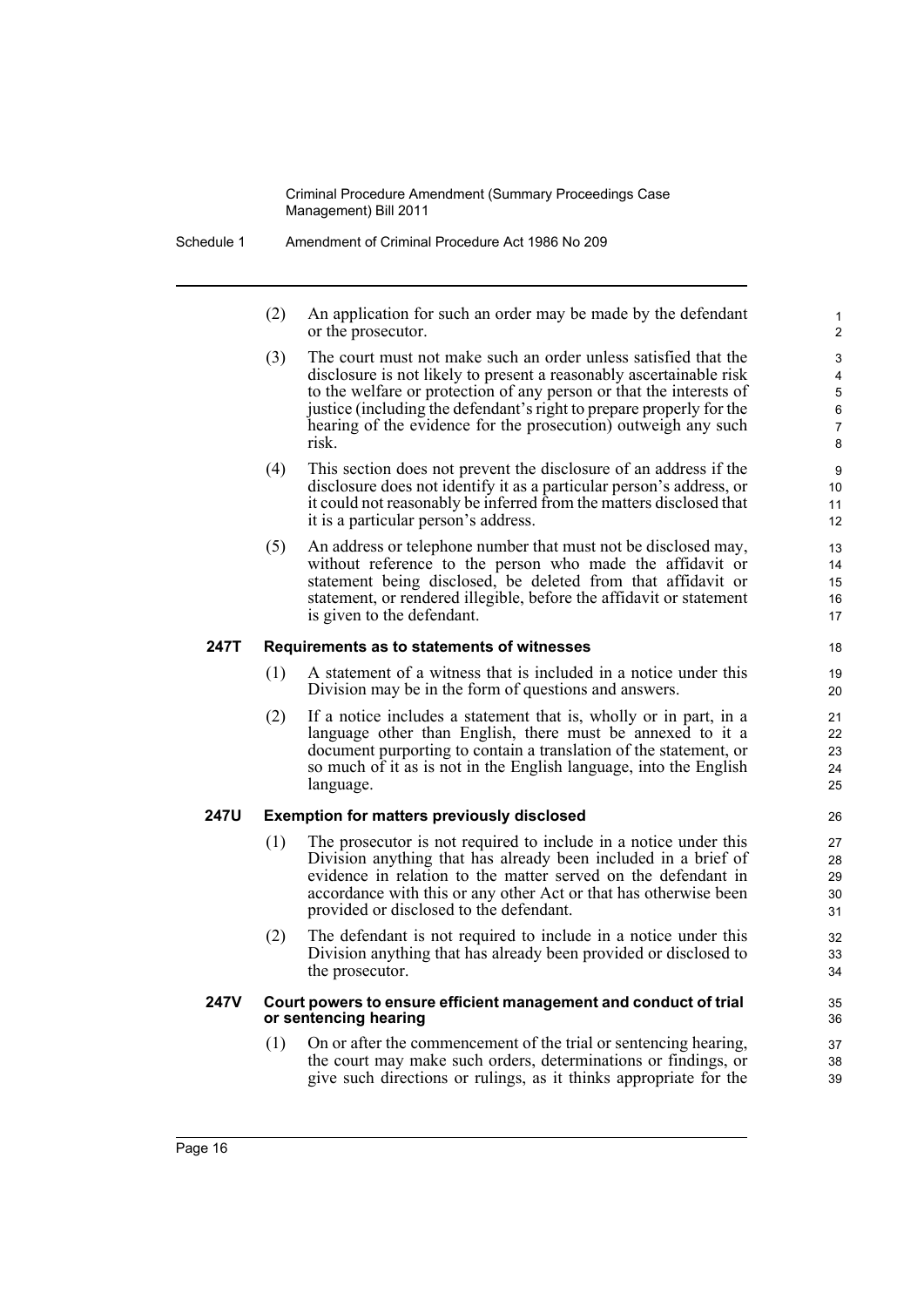Amendment of Criminal Procedure Act 1986 No 209 Schedule 1

efficient management and conduct of the trial or sentencing hearing.

(2) Without limiting subsection (1), the court may order that any of the parties to the proceedings disclose any matter that was, or could have been, required to be disclosed under this Division before the commencement of the trial or sentencing hearing.

#### **247W Preliminary orders and other orders bind presiding Judge**

- (1) A preliminary order made in proceedings is binding on the presiding Judge in those proceedings unless, in the opinion of the presiding Judge, it would not be in the interests of justice for the order to be binding.
- (2) If, on an appeal against conviction or sentence, a new trial or sentencing hearing is ordered, a preliminary order, or an order made by the presiding Judge, in relation to the proceedings from which the conviction or sentence arose, is binding on the presiding Judge who is presiding at the fresh hearing unless:
	- (a) in the opinion of the presiding Judge who is presiding at the fresh hearing, it would not be in the interests of justice for that order to be binding, or
	- (b) that order is inconsistent with an order made on appeal.
- (3) If proceedings before a presiding Judge are discontinued for any reason, a preliminary order, or an order made by the presiding Judge, in relation to those proceedings is binding on a presiding Judge presiding at any subsequent hearing relating to the same offence as the discontinued proceedings unless, in the opinion of the presiding Judge presiding at the subsequent hearing, it would not be in the interests of justice for the order to be binding.
- (4) In this section:

*preliminary order* means any order made by a Judge, before the commencement of a trial or sentencing hearing, in proceedings to which this Division applies.

#### **247X Miscellaneous provisions**

(1) A statement about any matter that is made by or on behalf of the defendant for the purposes of complying with requirements for preliminary disclosure imposed by or under this Division does not constitute an admission of that matter by the defendant.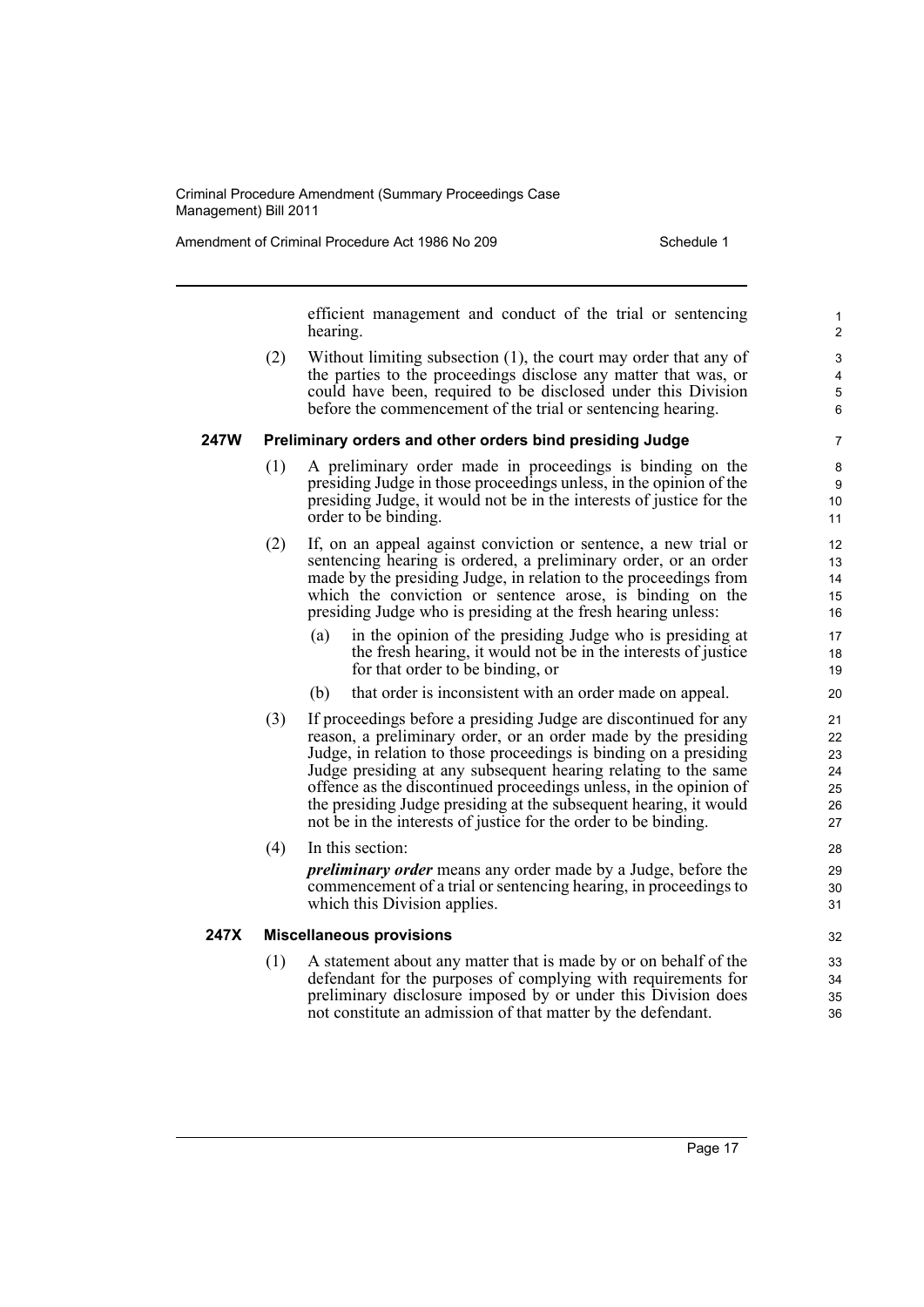- Schedule 1 Amendment of Criminal Procedure Act 1986 No 209
	- (2) The court may make orders to resolve any dispute between the parties to criminal proceedings about:
		- (a) the requirements for preliminary disclosure imposed by or under this Division, or

- (b) the use of anything disclosed under this Division (including restrictions on publication or further disclosure).
- (3) Nothing in this Division prevents any voluntary preliminary disclosure by the defendant to the prosecutor of any information, document or other thing that the defendant proposes to adduce in evidence in the proceedings.
- (4) This Division does not limit any obligation (arising otherwise than under this Division) for preliminary or pre-trial disclosure that is capable of being complied with concurrently with requirements imposed by or under this Division, but this Division prevails to the extent of any inconsistency with any such obligation. Any such obligation extends to obligations imposed by the common law, the rules of court, the legal profession rules made under Part 7.5 of the *Legal Profession Act 2004* and prosecution guidelines issued by the Director of Public Prosecutions or any other prosecuting authority.
- (5) However, this Division does not affect any immunity that applies by law to the disclosure of any information, document or other thing, including, for example, legal professional or client legal privilege, public interest immunity and sexual assault communications privilege under Division 2 of Part 5 of Chapter 6.
- (6) Nothing in this Division limits any powers that a court has apart from this Division in relation to proceedings.
- (7) The provisions of this Division prevail over the provisions of the *Evidence Act 1995* to the extent of any inconsistency with those provisions.

#### **247Y Review of Division**

- (1) The Minister is to review this Division to determine whether the policy objectives of the Division remain valid and whether the terms of the Division remain appropriate for securing those objectives.
- (2) The review is to be undertaken as soon as possible after the period of 2 years from the commencement of section 247A.